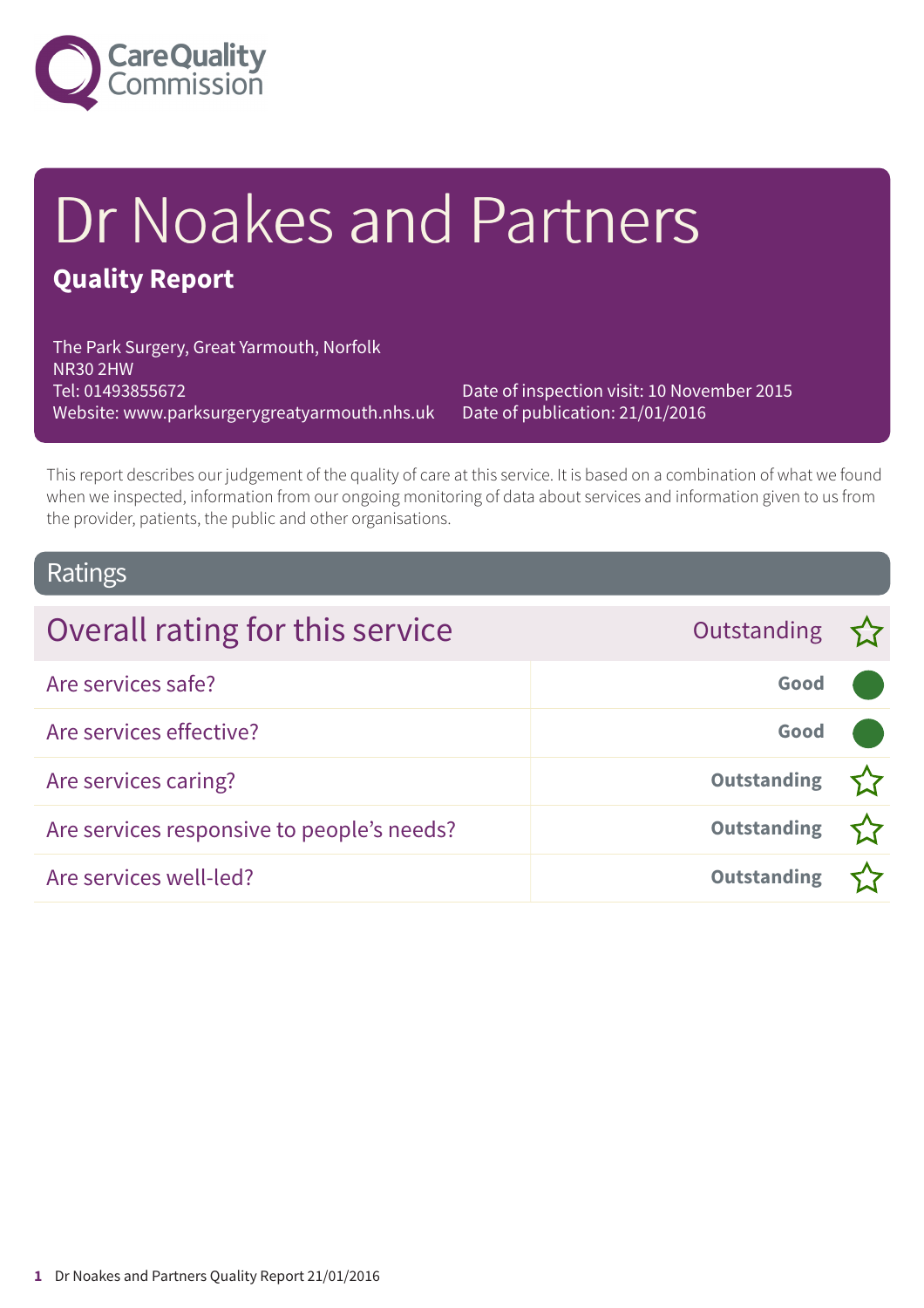### **Contents**

| Summary of this inspection                  | Page<br>$\overline{2}$ |
|---------------------------------------------|------------------------|
| Overall summary                             |                        |
| The five questions we ask and what we found | $\overline{4}$         |
| The six population groups and what we found | 6                      |
| What people who use the service say         | 11                     |
| Outstanding practice                        | 11                     |
| Detailed findings from this inspection      |                        |
| Our inspection team                         | 13                     |
| Background to Dr Noakes and Partners        | 13                     |
| Why we carried out this inspection          | 13                     |
| How we carried out this inspection          | 13                     |
| Detailed findings                           | 15                     |

### Overall summary

### **Letter from the Chief Inspector of General Practice**

We carried out an announced comprehensive inspection at Dr Noakes and Partners also known as The Park Surgery on 10 November 2015. Overall the practice is rated as outstanding.

Specifically, we found the practice to be outstanding for providing caring, responsive and well-led services. We found the practice to be good for offering safe and effective services.

In addition we found the practice to be outstanding for providing services for older people, people with long term conditions, families, children and young people, working age people, people whose circumstances might make them vulnerable and people experiencing poor mental health.

Our key findings across all the areas we inspected were as follows;

• Staff understood and fulfilled their responsibilities to raise concerns, and to report incidents and near misses. Information about safety was recorded, monitored, appropriately reviewed and addressed.

- Risks to patients were assessed and well managed.
- Patients' needs were assessed and care was planned and delivered following best practice guidance. Staff had received training appropriate to their roles and any further training needs had been identified and planned.
- Patients said they were treated with compassion, dignity and respect and they were involved in their care and decisions about their treatment.
- The practice had good facilities and was well equipped to treat patients and meet their needs.
- There was a clear leadership structure and staff felt supported by management. The practice proactively sought feedback from staff and patients, which it acted on.

We saw several areas of outstanding practice including:

• In response to the high rates of teenage pregnancy and termination of pregnancy (TOP) rates in the area, one GP had trained to fit intrauterine coil devices and contraceptive implants. As a result the practice had seen a 60% decrease in the number of patients undergoing TOPs since 2011.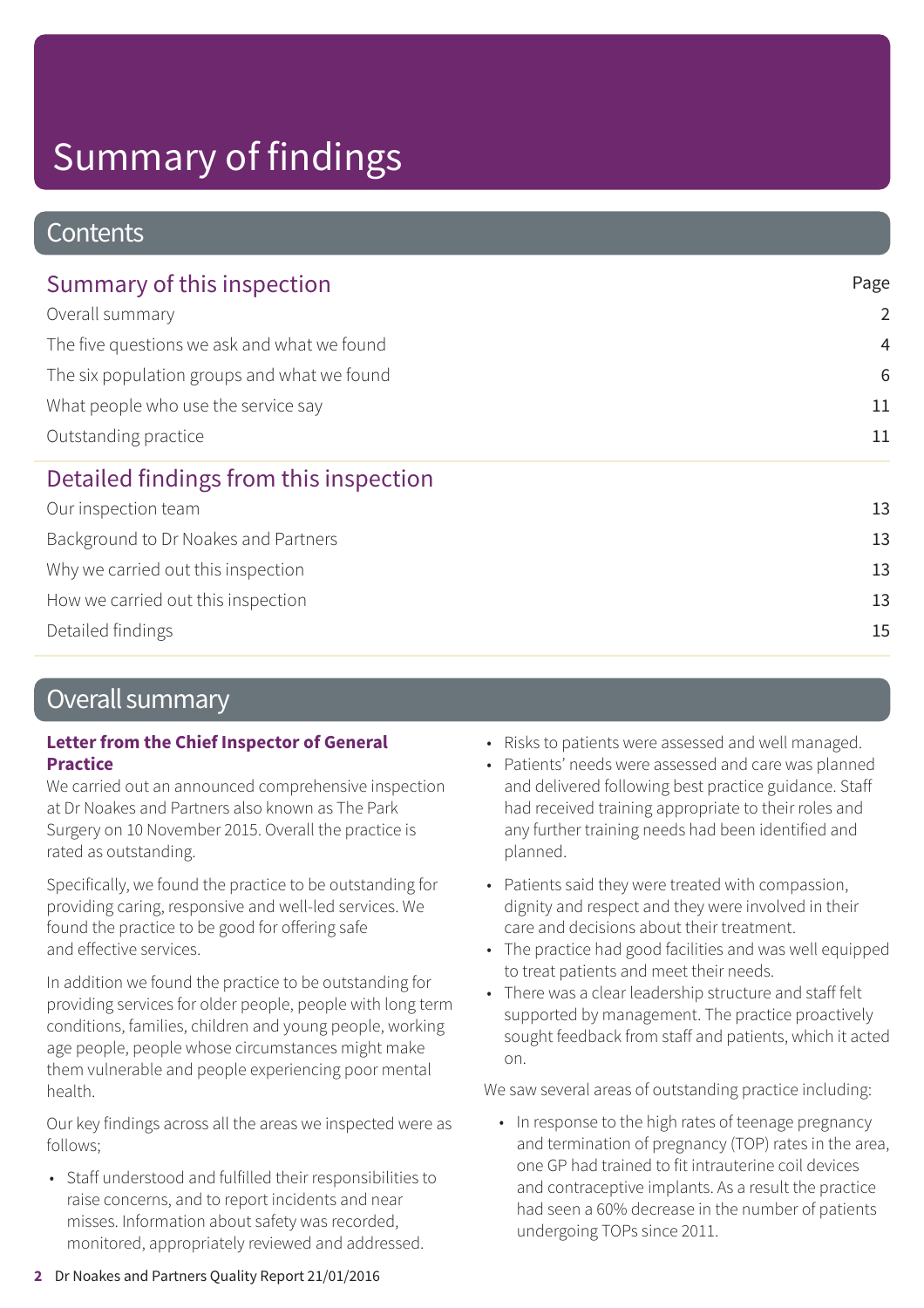- Patients who did not attend for bowel and breast screening were identified by the practice and written to with supporting information to ensure they were able to make a clear and informed choice. In addition patients who did not attend for cervical screening were personally telephoned by the practice manager in the early evening to ensure they had received the information to make an informed and valid choice.
- The practice had a health trainer to support weight management, alcohol reduction and smoking cessation and could demonstrate this had a positive impact for patients using this service.

### **Professor Steve Field (CBE FRCP FFPH FRCGP) Chief Inspector of General Practice**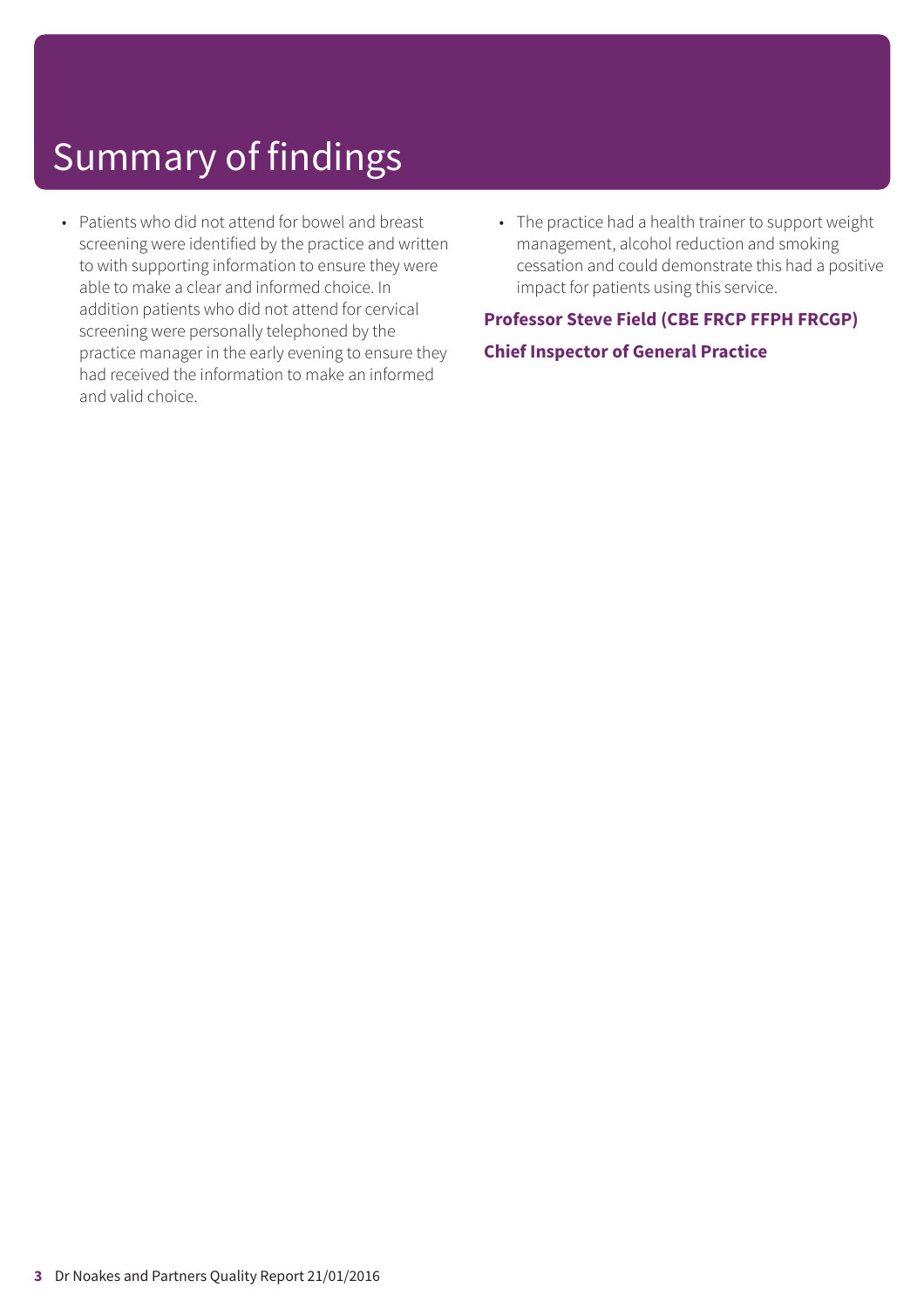### The five questions we ask and what we found

We always ask the following five questions of services.

#### **Are services safe?**

The practice was safe and is rated as good for providing safe services. Staff understood and fulfilled their responsibilities to raise concerns, and report significant events or other incidents. Lessons were learnt and communicated widely to support improvement. Information about safety was recorded, monitored, appropriately reviewed and addressed. Risks to patients were assessed and well managed and there were effective arrangements to identify and respond to potential abuse. Medicines were managed safely and the practice was clean and hygienic. Staff were recruited through processes designed to ensure patients were safe.

### **Are services effective?**

The practice is rated as good for providing effective services. Systems were in place to ensure that all clinicians were up to date with both National Institute for Health and Care Excellence (NICE) guidelines and other locally agreed guidelines. We also saw evidence to confirm that these guidelines were positively influencing and improving practice and outcomes for patients. Data showed that the practice was performing highly when compared to neighbouring practices in the Clinical Commissioning Group. The practice used innovative and proactive methods to improve patient outcomes and it liaised with other local providers to share best practice.

The practice had developed additional evidence based templates to cover non quality outcome framework (QOF) areas to ensure patients received the best care. An example was patients with an elevated blood glucose level but not diagnosed as diabetic or pre-diabetic. The continuing development of staff skills, competence and knowledge was recognised as integral to ensuring high-quality care.

### **Are services caring?**

The practice is rated as outstanding for providing caring services. We observed a patient-centred culture. Patients rated the practice higher than others for all aspects of care. Patients said they were treated with compassion, dignity and respect and they were involved in decisions about their care and treatment. Information for patients about the services available was easy to understand and accessible. We also saw that staff treated patients with kindness and respect, and maintained their confidentiality.

**Good –––**

**Good –––**

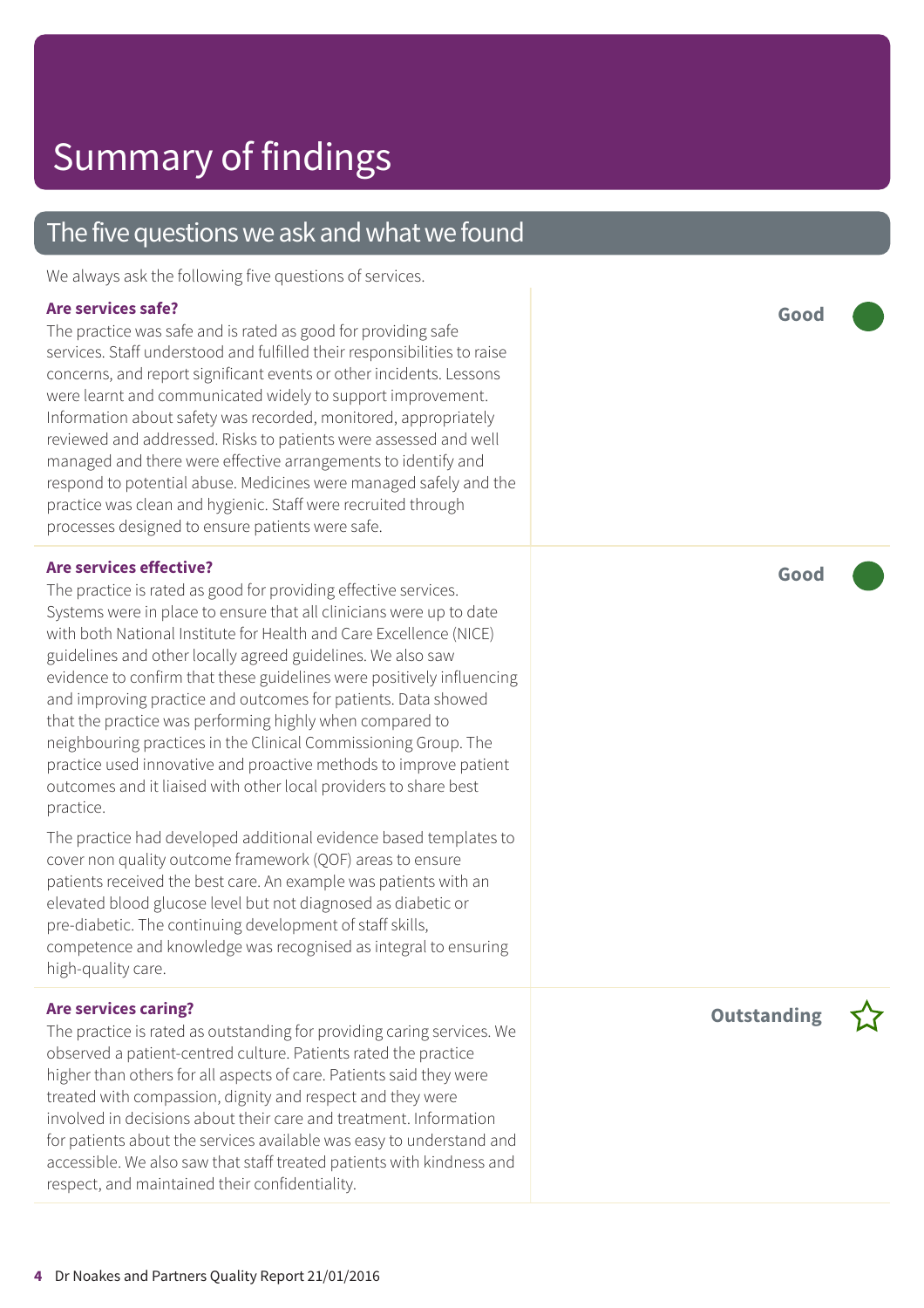The practice is rated as outstanding for providing responsive services. It reviewed the needs of its local population and engaged with the NHS England Area Team and Clinical Commissioning Group (CCG) to secure improvements to services where these were identified. Patients said they found it easy to make an appointment with their GP or a GP of choice and that there was excellent continuity of care, with urgent appointments available the same day. Information about how to complain was available and easy to understand and evidence showed that the practice responded quickly to issues raised. Learning from complaints was shared with staff and other stakeholders.

#### **Are services well-led?**

The practice is rated as outstanding for being well-led. It had a clear vision with patient focus and quality as its top priority. The strategy to deliver this vision had been produced with stakeholders and was regularly reviewed and discussed with staff. High standards were promoted and owned by all practice staff and teams worked together across all roles. Governance and performance management arrangements had been proactively reviewed and took account of current models of best practice. The practice carried out proactive succession planning. There was a high level of constructive engagement with staff and a high level of patient and staff satisfaction. The practice gathered feedback from patients using a number of external agencies, and it had an active virtual patient representation group (PRG) which influenced practice development.

**Outstanding –**

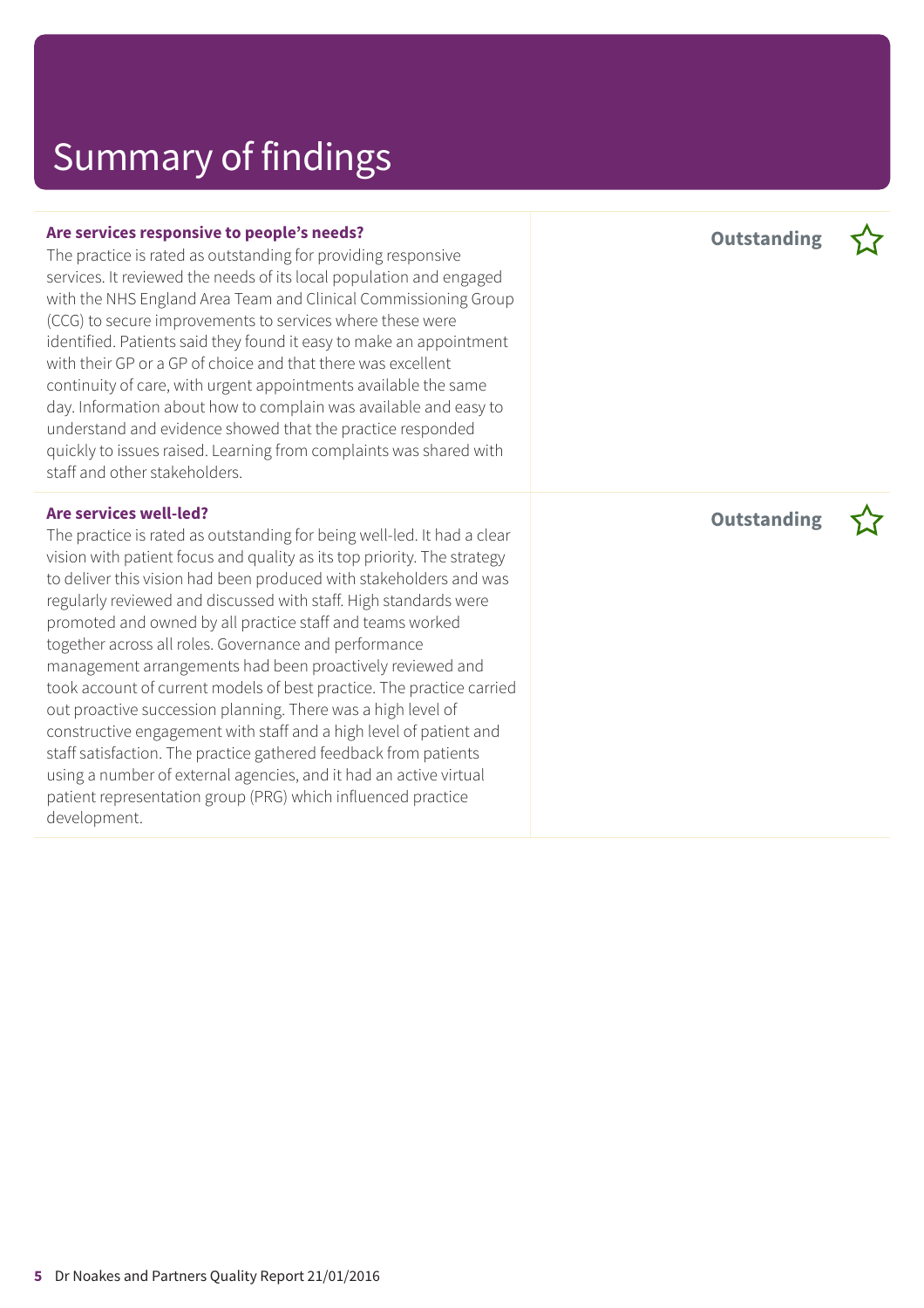### The six population groups and what we found

We always inspect the quality of care for these six population groups.

#### **Older people**

The practice is rated as good for safe and effective services and outstanding for caring, responsive and well led services for the care of older people. Nationally reported data showed that outcomes for patients were good for conditions commonly found in older people. The practice offered proactive, personalised care to meet the needs of the older people in its population. It was responsive to the needs of older people, and offered home visits and rapid access appointments for those with enhanced needs. The practice provided weekly GP visits to local care homes. The practice worked to try to reduce poly-pharmacy in patients and had met with the manager at one home and was able to reduce medication significantly as a result. A meeting was scheduled with a second care home to do the same.

GPs administered a lot of flu vaccinations to patients opportunistically and flu vaccination rates were in line with national averages. A local support service had attended the practice for a fortnight to promote the Message in a Bottle initiative, this was a scheme for anyone living at home that ensured vital information was available to identify them and to give advice of their medication and recent illness for the emergency services.

The practice contacted those patients who did not attend for their vaccination and the practice nurses visited care homes and house bound patients to administer vaccinations. This also gave an opportunity for chronic disease monitoring for those patients.

The practice took part in the Avoiding Unplanned Admissions direct enhanced service contract (DES). One GP partner helped to implement this service for the local clinical commissioning group.

#### **People with long term conditions**

The practice is rated as good for safe and effective services and outstanding for caring, responsive and well led services for the care of patients with long term conditions. Nursing staff had lead roles in chronic disease management and patients at risk of hospital admission were identified as a priority. Longer appointments and home visits were available when required. All these patients have a named GP and a structured annual review to check that their health and medicine needs were being met. For those patients with the most complex needs, the named GP worked with relevant health and care professionals to deliver a multidisciplinary package of care was available when needed.

**Outstanding –**



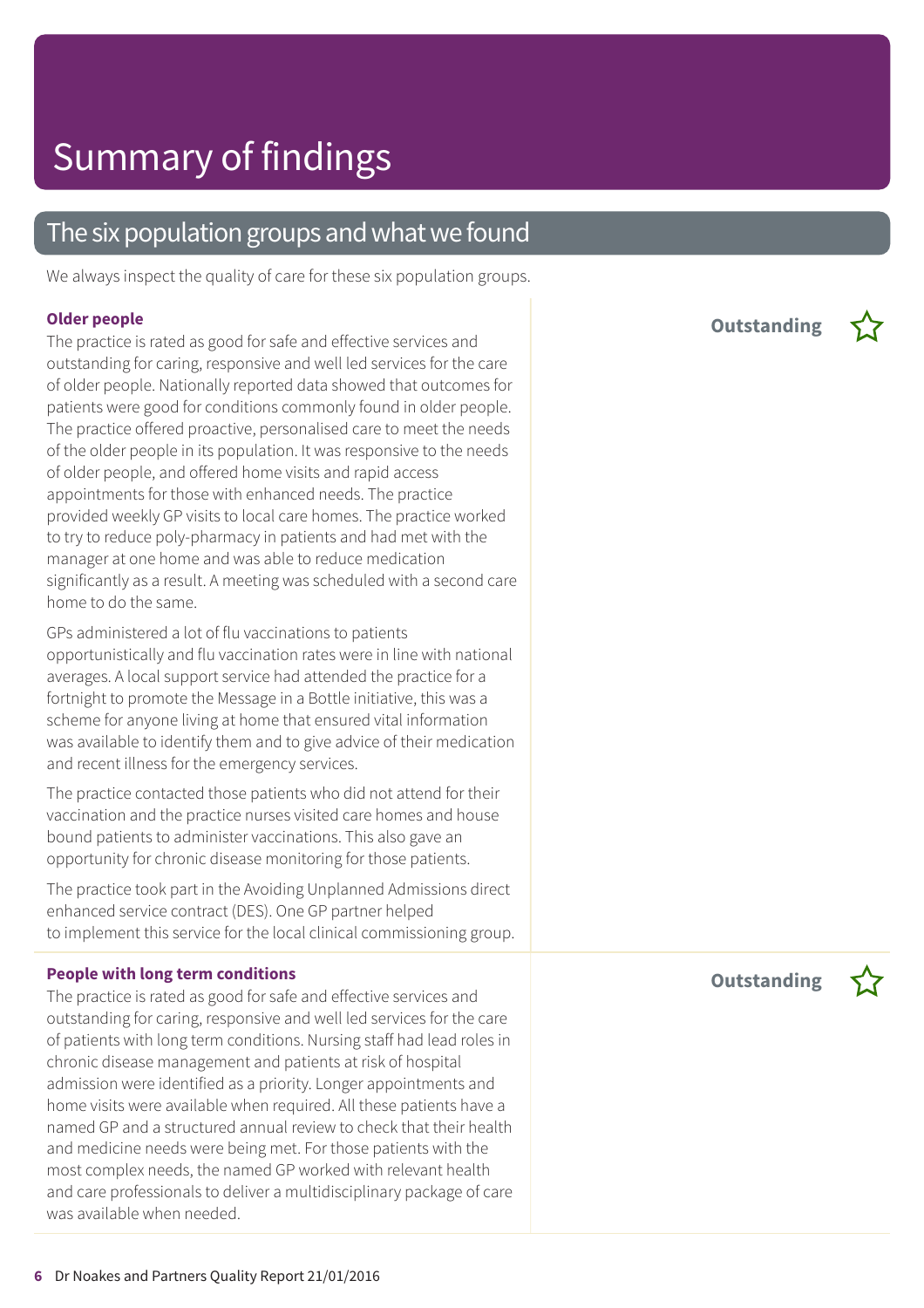A phlebotomy service was provided from the practice each morning and had recently been extended to early afternoons to support patient access.

The practice achieved high QOF scores and had a principle of rarely excepting patients from QOF. In addition the practice had developed a suite of searches that were run at least three monthly to target conditions and patients not identified by QOF indicators and registers. Clinical audits were used to improve the outcomes for patients with long term conditions.

The practice nurses worked with patients to manage long term conditions and recalled patients with conditions such as asthma and diabetes. The nurses maintained their training in this area to ensure they complied with best practice and the most recent guidelines. The nurses did not run long term condition clinics, and appointments could be made at any time to suit the patients' needs and lifestyle rather than waiting for pre-set clinics. One GP utilised a risk profiling computer search software weekly to identify patients who had a high risk of hospital admission, overdue screening or were put at risk because of their medications. The evidence from these searches was used to inform clinical management of these patients and ensure their safety.

#### **Families, children and young people**

The practice is rated as good for safe and effective services and outstanding for caring, responsive and well led services for the care of families, children and young people. There were systems in place to identify and follow up children living in disadvantaged circumstances and who were at risk. The GP lead for safeguarding and the practice manager worked closely with the health visitor and other agencies. The practice had very high levels of deprivation and a significant number of children on the child protection register. As a result the practice worked hard to ensure they were kept up to date with their patients and tried to maintain high immunisation rates. The practice manger routinely liaised with the health visitor each month to check the list of 'at risk' patients and to let her know which children required immunisations or were a new addition to the child protection register.

Childhood immunisation rates for the vaccinations given were higher than local CCG averages. Patients told us that children and young people were treated in an age-appropriate way and were recognised as individuals, and we saw evidence to confirm this. Appointments were available outside of school hours and the

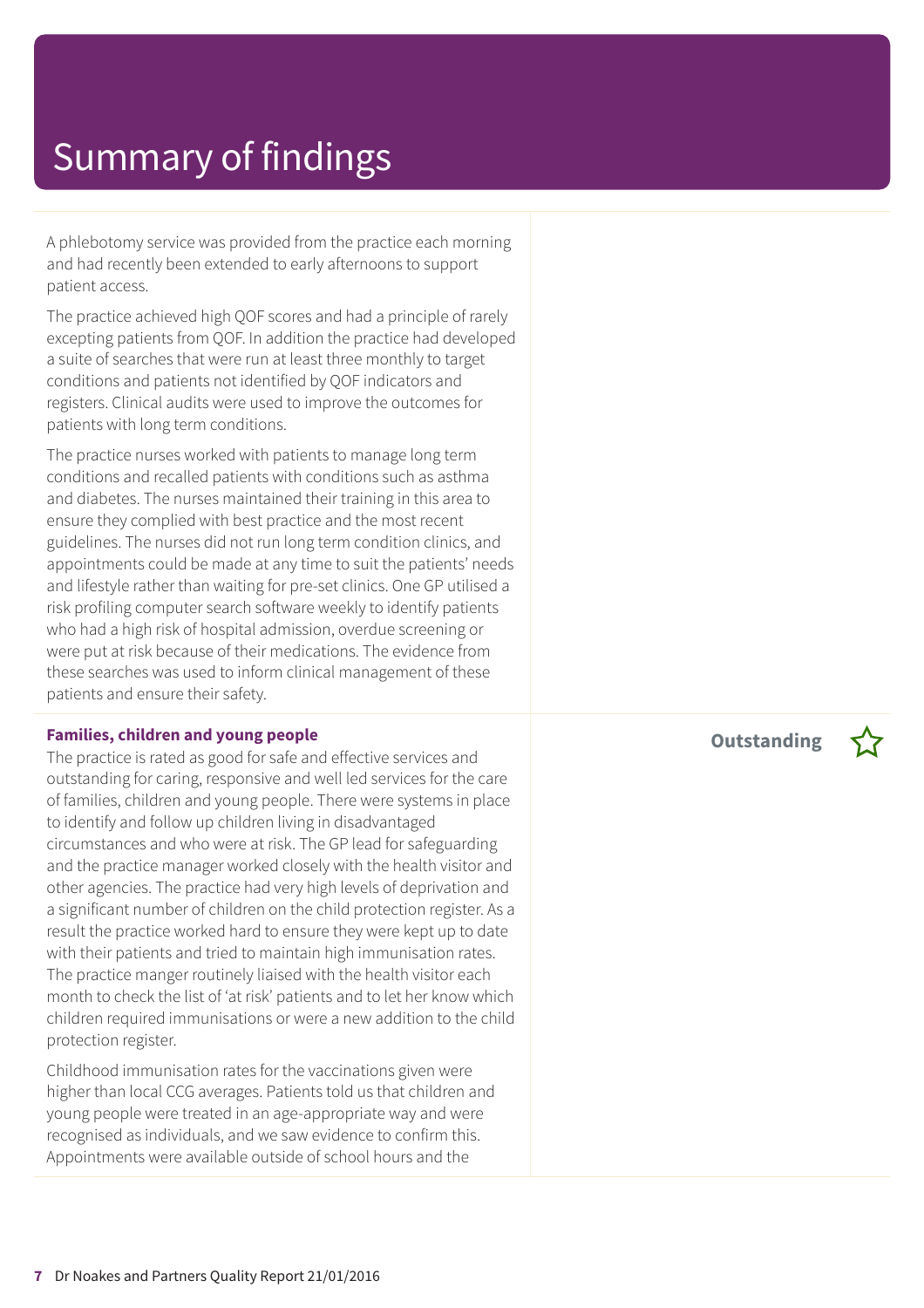premises were suitable for children and babies. The practice had identified a gap in the sexual health service in the area and services had been developed to improve access to advice and support, particularly for young people.

All new-borns and their mothers were sent an invitation for a six week check with their GP. There were a number of positive comments about the care and treatment of children and young babies in respect of access to urgent appointments and the caring attitude of reception and clinical staff. Great Yarmouth continues to have a major problem with very high teenage pregnancy and Termination of Pregnancy (TOP) rates. In response to this, four years ago, one GP trained to fit intrauterine coils and contraceptive implants and as a result the practice had seen a dramatic reduction of 60% in patients undergoing TOPs since 2011.

### **Working age people (including those recently retired and students)**

The practice is rated as good for safe and effective services and outstanding for caring, responsive and well led services for the care of working age patients (including those recently retired and students). The needs of the working age population, those recently retired and students had been identified and the practice had adiusted the services it offered to ensure these were accessible, flexible and offered continuity of care. The practice continued to work to maintain good access. In addition they offered clinical telephone access, from 11 am and would phone patients back if necessary**.** Pre bookable extended hours surgeries were available twice a week aimed at patients unable to attend during normal working hours.

The practice offered a number of online services, including booking and cancelling appointments and requesting repeat medicines. They also provided a full range of health promotion and screening clinics that reflected the needs of this age group. The practice encouraged patients to book appointments and repeat medications on-line. We were told prescriptions were usually available by midday one working day after requesting. The practice had also introduced the electronic prescribing system achieving nearly an 80% uptake rate since introduction. GPs did their own prescription requests regularly during the day, so usually the prescription was with the chemist within a few hours of being requested.

The practice offered routine health checks with nurses for those patients between the ages of 40 – 74 years, which could be booked at any time and as of September 2015 all appropriate patients in this age group had been offered a check within the previous five years by the practice. Cervical smears could also be booked at any time with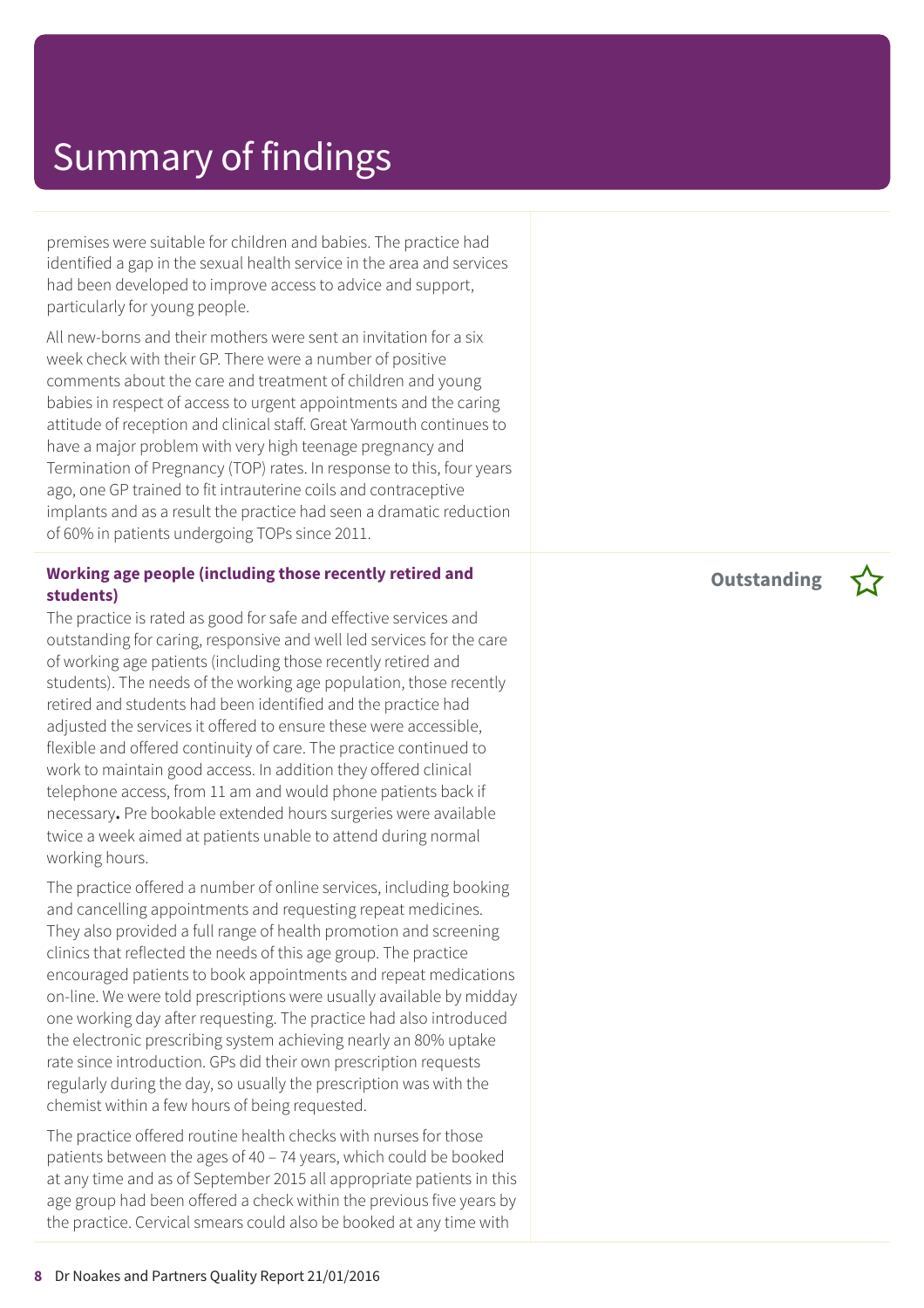the practice nurses. Patients who did not attend for bowel and breast screening were identified by the practice and written to with supporting information to ensure they were able to make a clear and informed choice. In addition patients who did not attend for cervical screening were personally telephoned by the practice manager in the early evening to ensure they received the information to make an informed and valid choice. The practice uptake for cervical smear attendance was 81.6%, which was comparable to the national average of 81.88%. The practice nurses had oversight for the management of a number of clinical areas, including immunisations, cervical cytology and some long term conditions. Appointments for these areas could be made at any time as opposed to specific clinics to ensure patients were able to make appropriate appointments at a time that suited them.

#### **People whose circumstances may make them vulnerable**

The practice is rated as good for safe and effective services and outstanding for caring, responsive and well led services for the care of people whose circumstances may make them vulnerable. The practice held a register of patients living in vulnerable circumstances including those with a learning disability. Annual health reviews were completed for these patients and care and treatment could be provided in the patient's own home where this was beneficial and assisted in engaging patients to have appropriate care.

The practice regularly worked with multi-disciplinary teams in the case management of vulnerable people. It had told vulnerable patients about how to access various support groups and voluntary organisations. There were robust systems in place to safeguard children and adults whose circumstances might make them vulnerable. The child protection lead had initiated quarterly practice meetings which were attended by all GPs along with the local midwife and health visitor; during these the practice reviewed families on the child protection register. Vulnerable adults were discussed at clinical governance meetings. GPs took the responsibility to ensure the correct coding of all clinical data including families and children on the child protection register. The practice computer system had been set up to ensure patients records were flagged to alert staff that a patient was on a vulnerable patient register. Staff knew how to recognise signs of abuse in vulnerable adults and children. Staff were aware of their responsibilities regarding information sharing, documentation of safeguarding concerns and how to contact relevant agencies in normal working hours and out of hours.

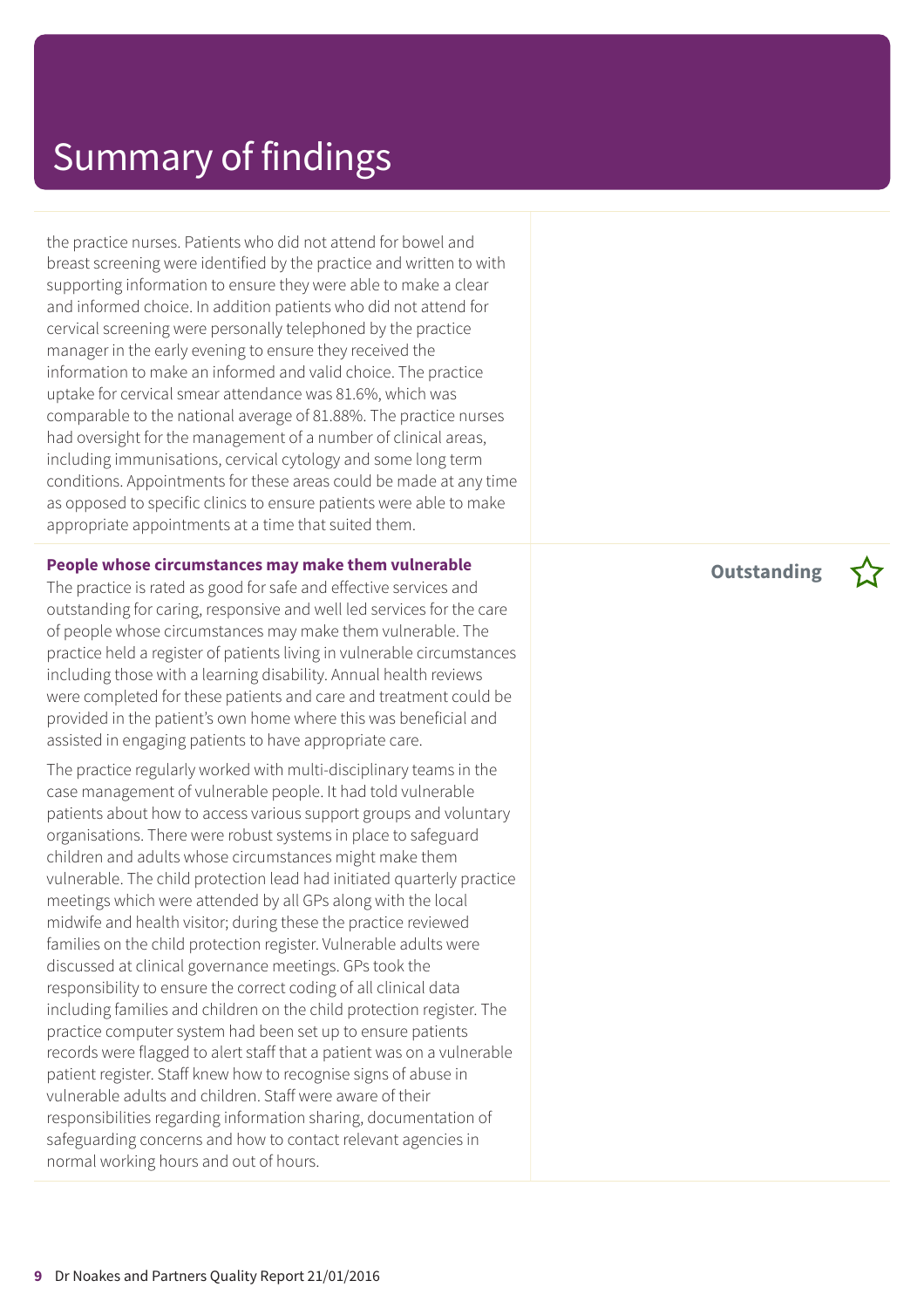The practice maintained a register of patients with learning disabilities and aimed to carry out health checks on them annually. Those patients who did not attend were contacted and of the 95 patients on the register 90 had received a learning disability health check in the previous 12 months.

### **People experiencing poor mental health (including people with dementia)**

The practice is rated as good for safe and effective services and outstanding for caring, responsive and well led services for the care of people experiencing poor mental health (including people with dementia). The practice regularly worked with multi-disciplinary teams in the case management of people experiencing poor mental health, including those with dementia. It carried out advance care planning for patients with dementia. All GPs were up to date with mental capacity training and the practice actively screened patients for dementia where appropriate. We saw that since 1 April 2015 the practice had screened 274 patients.

There was a high incidence of mental illness in Great Yarmouth and alcohol and drug dependence were a common issue. The practice actively worked to decrease the use of tranquilizer medicine, ran regular searches on patients prescribed medicines used for the treatment of bi-polar disorder, or serious mental health conditions and liaised with the Mental Health Trust to ensure these patients were being monitored. We were told the practice had lost their mental health worker due to a lack of resources within the local Mental Health Trust. Replacements had been requested by the practice and we were advised that two new liaison workers had recently been allocated to the practice. The practice told us they would continue to monitor the effectiveness of this situation.

The practice carried out annual health checks on patients with serious mental health conditions and we saw that 95% of these patients had received an annual health and medicine review in the previous twelve months.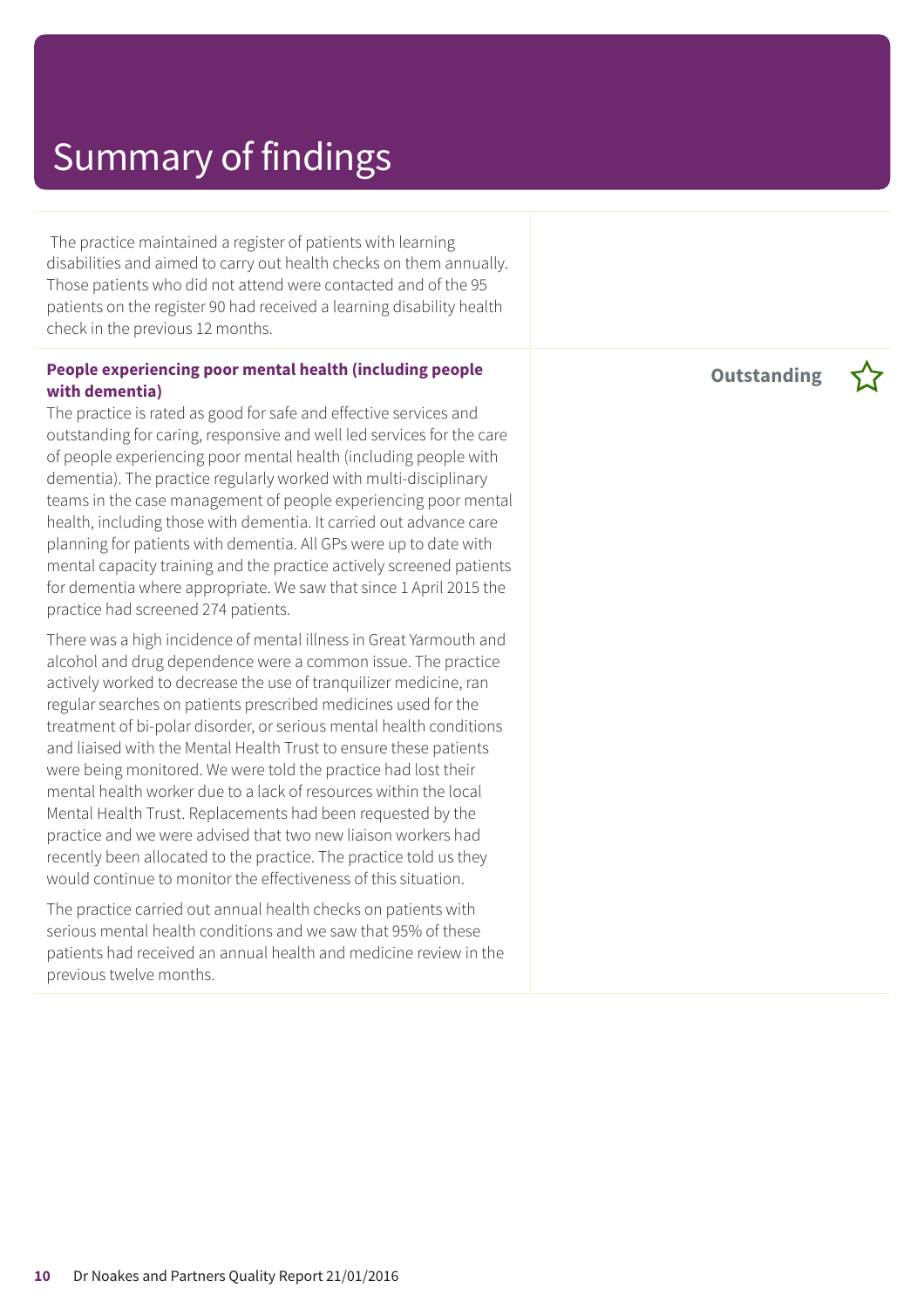### What people who use the service say

The national GP patient survey results published on July 2015 showed the practice was performing above local and national averages. There were 106 responses and a response rate of 39%.

- 98% find it easy to get through to this surgery by phone compared with a CCG average of 81% and a national average of 73%.
- 96% find the receptionists at this surgery helpful compared with a CCG average of 89% and a national average of 87%.
- 81% with a preferred GP usually get to see or speak to that GP compared with a CCG average of 66% and a national average of 60%.
- 95% were able to get an appointment to see or speak to someone the last time they tried compared with a CCG average of 88% and a national average of 85%.
- 98% say the last appointment they got was convenient compared with a CCG average of 94% and a national average of 92%.
- 93% describe their experience of making an appointment as good compared with a CCG average of 79% and a national average of 73%.
- 92% usually wait 15 minutes or less after their appointment time to be seen compared with a CCG average of 63% and a national average of 65%.
- 85% feel they don't normally have to wait too long to be seen compared with a CCG average of 61% and a national average of 58%.

As part of our inspection we asked for CQC comment cards to be completed by patients prior to our inspection. We received 43 comment cards which were all extremely positive about the standard of care received. Staff including nurses and GPs received specific praise for their professionalism, kindness and care. Patients reported that they felt listened to and involved in decisions about their treatment and were treated with compassion. These findings were also reflected during our conversations with patients during, and after, our inspection. We spoke with seven patients during our inspection. The feedback from patients was extremely positive. Patients told us about the ability to speak or see a GP on the day and where necessary get an appointment when it was convenient for them with the GP of their choice. We were given clear examples of effective communication between the practice and other services. Patients told us they felt the staff respected their privacy and dignity and the GPs, nursing, reception and the management teams were all very approachable and supportive. Patients felt confident in their care and liked the continuity of care they received at the practice. The patients told us they felt their treatment was professional and effective and they were very happy with the service provided. We also spoke with members of the PRG who told us they could not fault the care they had received. We spoke with visiting health care professionals and the manager of a neighbouring care home who reiterated and confirmed patient feedback.

### **Outstanding practice**

We saw several areas of outstanding practice including:

- In response to the high rates of teenage pregnancy and termination of pregnancy (TOP) rates in the area, one GP had trained to fit intrauterine coil devices and contraceptive implants. As a result the practice had seen a 60% decrease in the number of patients undergoing TOPs since 2011.
- Patients who did not attend for bowel and breast screening were identified by the practice and written to with supporting information to ensure they were able to make a clear and informed choice. In addition patients who did not attend for cervical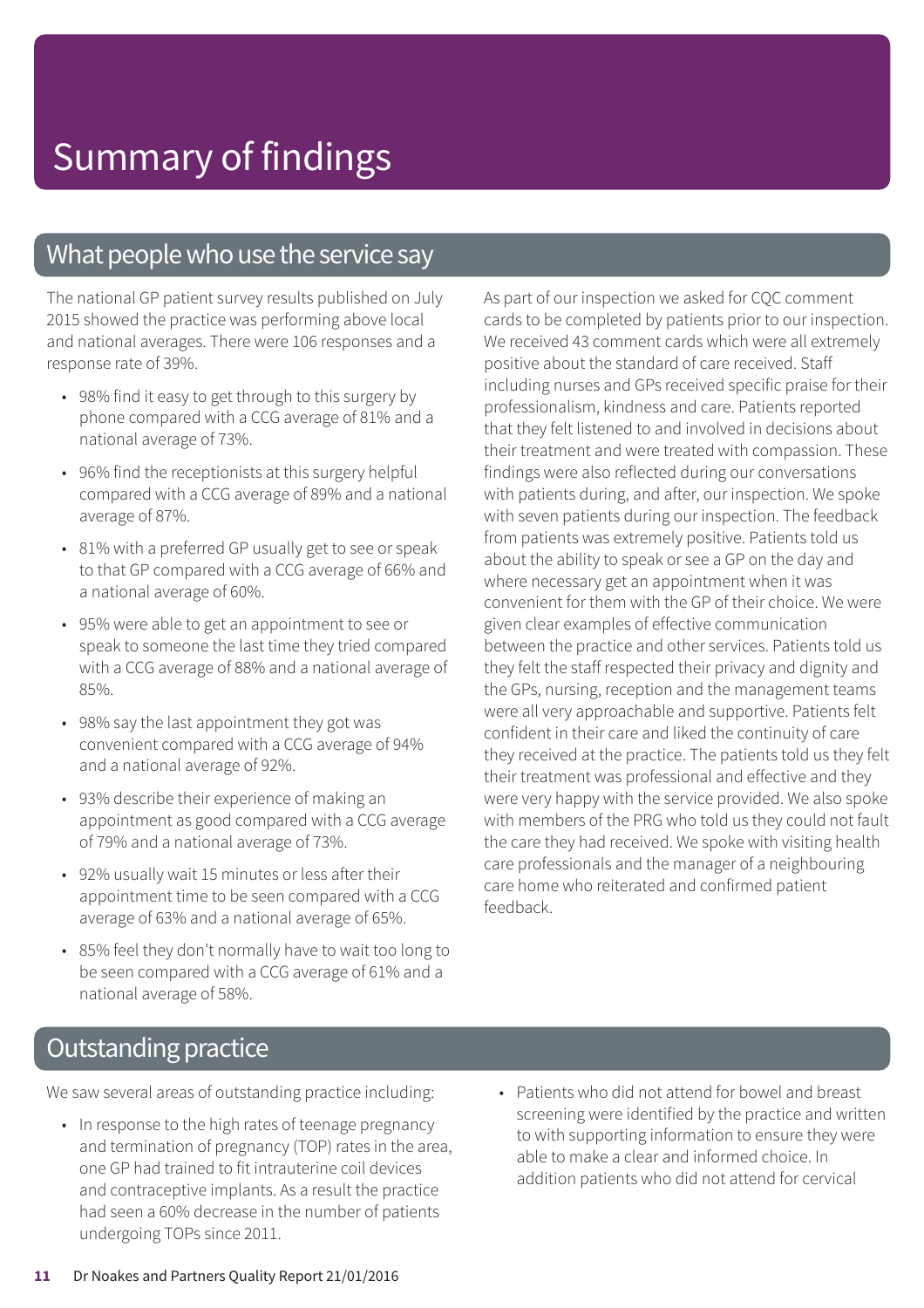screening were personally telephoned by the practice manager in the early evening to ensure they had received the information to make an informed and valid choice.

• The practice had a health trainer to support weight management, alcohol reduction and smoking cessation and could demonstrate this had a positive impact for patients using this service.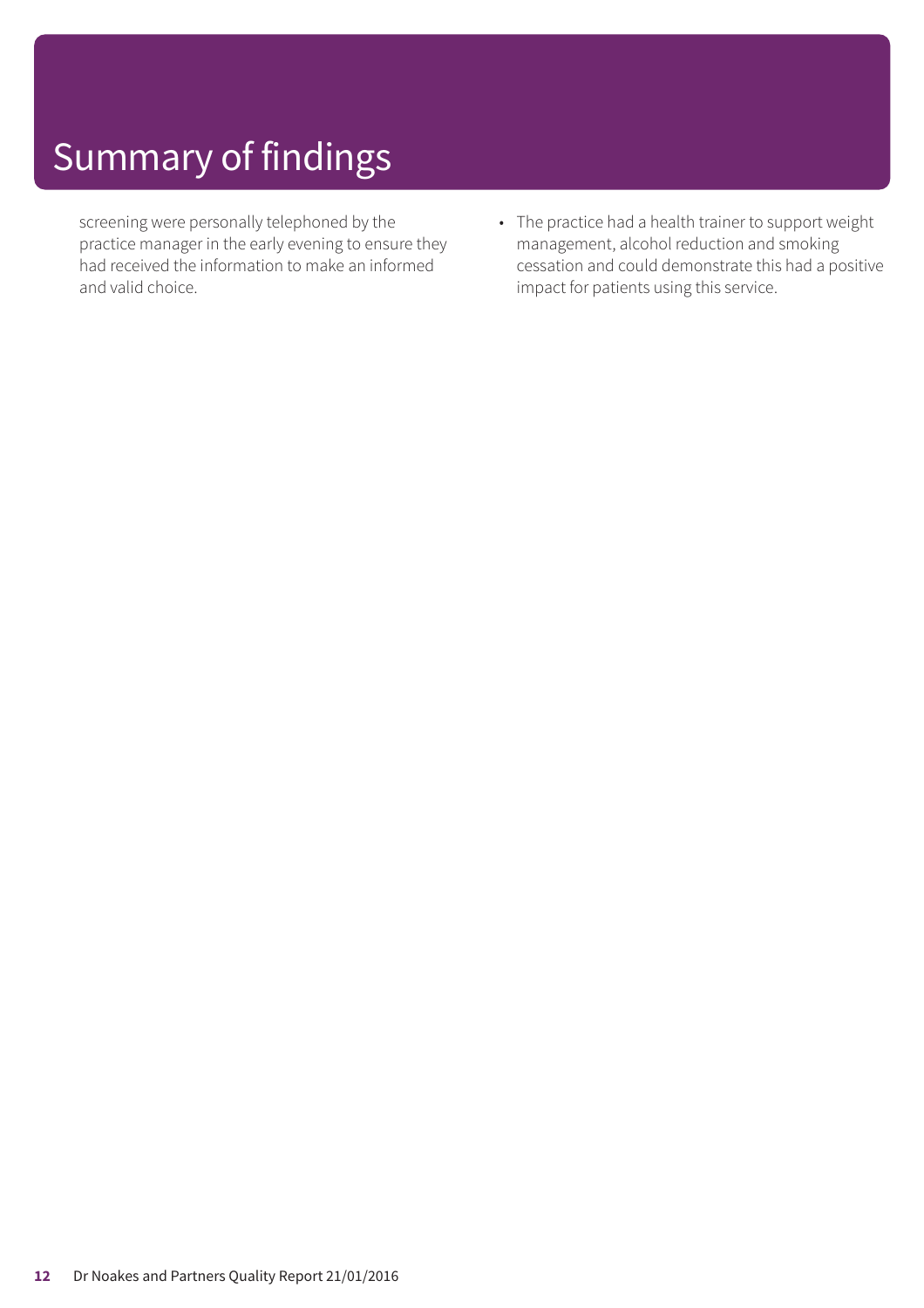

## Dr Noakes and Partners **Detailed findings**

### Our inspection team

### **Our inspection team was led by:**

Our inspection team was led by a CQC Lead Inspector. The team included a GP specialist adviser, a practice manager specialist adviser and a second CQC inspector.

### Background to Dr Noakes and Partners

Dr Noakes and Partners also known as The Park Surgery provides general medical services to approximately 10,600 patients in the mainly urban areas of Great Yarmouth and the suburban areas of Gorleston and Bradwell. Treatment and consultation rooms are situated on the ground and first floor. There is a lift and a stair lift available for patients to access the first floor waiting area and treatment rooms. Parking is available with level access and automatic doors.

The practice has a team of seven GPs meeting patients' needs. All seven GPs are partners, meaning they hold managerial and financial responsibility for the practice. GPs run personal lists but patients are given the option to see a GP of their choice. There is a team of two practice nurses, and two health care assistants who run a variety of appointments for long term conditions, minor illness and family health.

There is a practice manager and a team of non-clinical administrative, secretarial and reception staff who share a range of roles, some of whom are employed on flexible working arrangements. Community midwives run sessions three times a week at the practice and a health trainer provides two sessions per week. The community matron, a specialised diabetic nurse and the district nursing team also attend the practice. In addition there is a team of cleaners employed to oversee the practice cleaning. The practice is a long standing teaching and training practice.

The practice provides a range of clinics and services, which are detailed in this report, and operates generally between the hours of 8.00am and 6.30pm, Monday to Friday. Appointments are from 8.30am every morning to 11am and from 2.30pm to 5pm. if the appointments are full the surgeries are often extended to ensure all patients could see their own GP on the same day. Pre-bookable extended hours surgeries are offered Tuesday and Thursday mornings between 7am and 8am for working patients who are unable to attend during normal opening hours. In addition to pre-bookable appointments that could be booked from three to six months in advance, urgent appointments are available for people who need them.

Outside of these hours, the out of hours provider is a professional medical agency commissioned by the Great Yarmouth & Waveney Clinical Commissioning Group (Healtheast). Primary medical services are accessed through the NHS 111 service.

### Why we carried out this inspection

We carried out a comprehensive inspection of the services under section 60 of the Health and Social Care Act 2008 as part of our regulatory functions. We carried out a planned inspection to check whether the provider was meeting the legal requirements and regulations associated with the Health and Social Care Act 2008 and to provide a rating for the services under the Care Act 2014.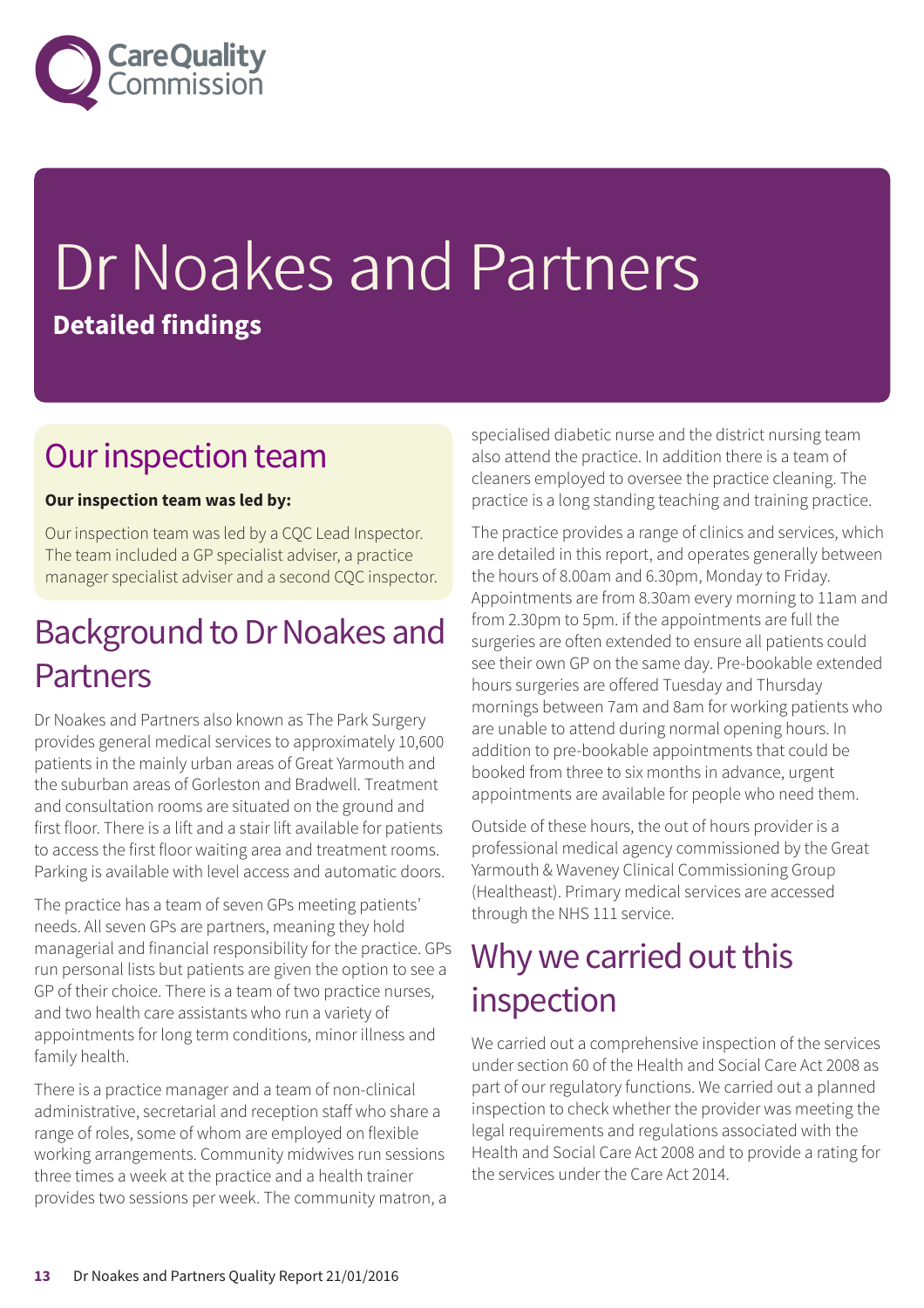## Detailed findings

Please note that when referring to information throughout this report, for example any reference to the Quality and Outcomes Framework data, this relates to the most recent information available to the CQC at that time.

### How we carried out this inspection

To get to the heart of patients' experiences of care and treatment, we always ask the following five questions:

- $\cdot$  Is it safe?
- Is it effective?
- Is it caring?
- Is it responsive to people's needs?
- Is it well-led?

We also looked at how well services are provided for specific groups of people and what good care looks like for them. The population groups are:

- Older people
- People with long-term conditions
- Families, children and young people
- Working age people (including those recently retired and students)
- People whose circumstances may make them vulnerable.
- People experiencing poor mental health (including people with dementia)

The inspection team :-

- Reviewed information available to us from other organisations e.g. NHS England.
- Reviewed information from CQC's intelligent monitoring systems.
- Carried out an announced inspection visit on 10 November 2015.
- Spoke with staff and patients.
- Spoke with members of the patient participation group.
- Spoke with staff from a local care home.
- Spoke with visiting health professionals.
- Reviewed patient survey information.
- Reviewed the practice's policies and procedures.

Reviewed comment cards where patients and members of the public shared their views and experiences of the service.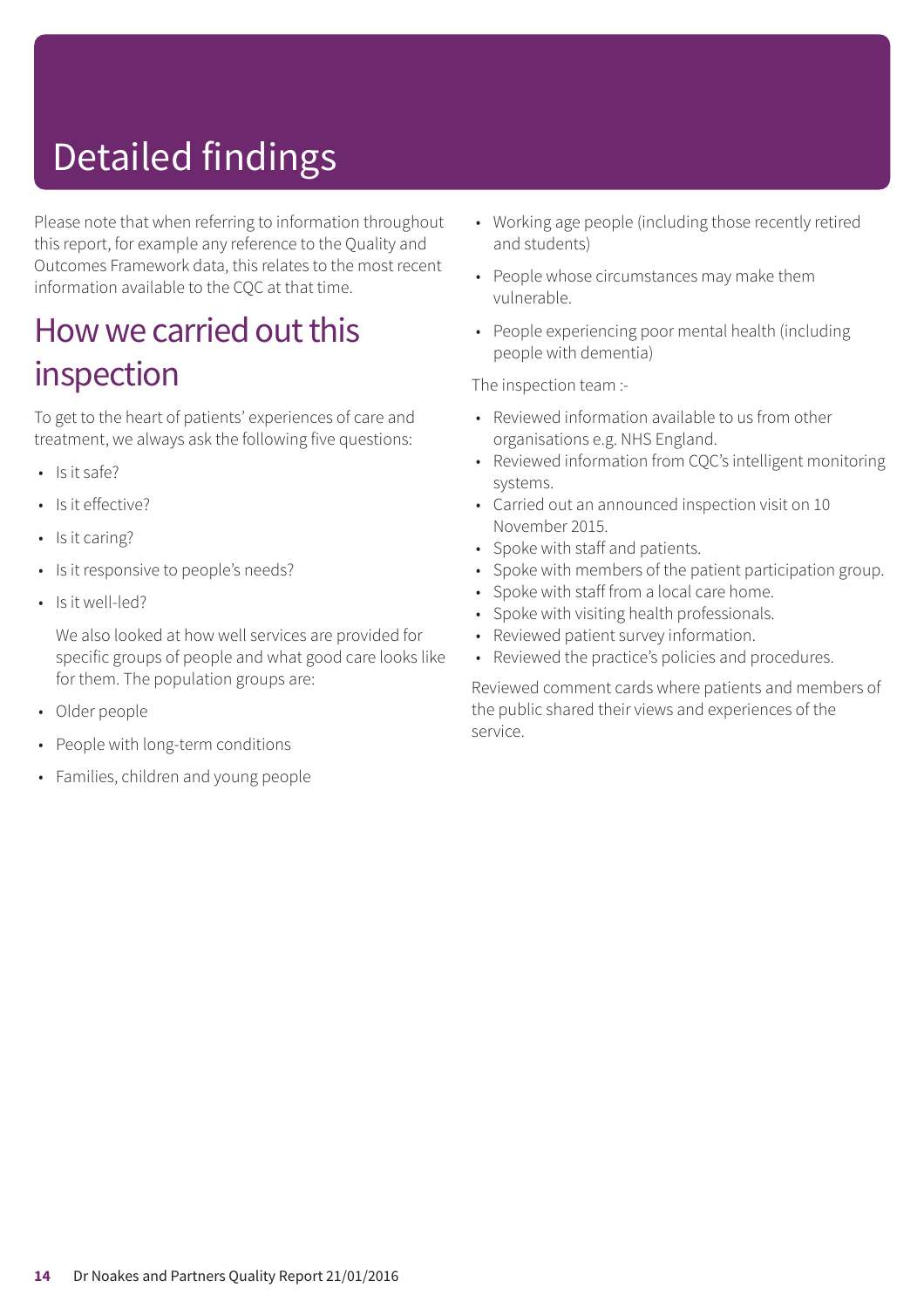## Are services safe?

## **Our findings**

### **Safe track record and learning**

There was an open and transparent approach and a system in place for reporting and recording significant events. People affected by significant events received a timely and sincere apology and were told about actions taken to improve care. Staff told us they would inform the practice manager of any incidents and there was also a recording form available on the practice's computer system. All relevant complaints received by the practice were entered onto the system and automatically treated as a significant event. The practice carried out an analysis of all complaints and significant events.

Staff we spoke with could give examples of learning or changes to practices as a result of complaints received or incidents. We reviewed safety records, incident reports and minutes of meetings where these were discussed for the last two years. This showed the practice had managed these consistently over time and so could show evidence of a safe track record over the long term.

Safety was monitored using information from a range of sources, including National Institute for Health and Care Excellence (NICE) guidance. This enabled staff to understand risks and gave a clear, accurate and current picture of safety.

### **Overview of safety systems and processes**

The practice had clearly defined and embedded systems, processes and practices in place to keep people safe, which included:

• Arrangements were in place to safeguard adults and children from abuse that reflected relevant legislation and local requirements and policies were accessible to all staff. The policies clearly outlined who to contact for further guidance if staff had concerns about a patient's welfare. There was a lead member of staff for safeguarding. The GPs attended safeguarding meetings when possible and always provided reports where necessary for other agencies. Staff demonstrated they understood their responsibilities and all staff working at the practice were trained in safeguarding and were aware of the procedures should there be concerns. New safeguarding concerns were discussed as a regular topic on the Clinical Governance meeting agenda, and referrals were logged as critical incidents.

- A notice was displayed in the waiting room, advising patients that nurses and trained staff would act as chaperones, if required. All staff who acted as chaperones were trained for the role and had received a disclosure and barring check (DBS). (DBS checks identify whether a person has a criminal record or is on an official list of people barred from working in roles where they may have contact with children or adults who may be vulnerable). The name of the member of staff was recorded in the patients' medical record. In addition when a patient declined a chaperone this was noted in the record.
- There were a range of comprehensive procedures in place for monitoring and managing risks to patient and staff safety. There was a health and safety policy available with a poster in the reception office. The practice had up to date fire risk assessments and regular fire drills were carried out. All electrical equipment was checked to ensure the equipment was safe to use and clinical equipment was checked to ensure it was working properly. The practice also had a variety of other risk assessments in place to monitor safety of the premises such as control of substances hazardous to health and infection control and legionella.
- Appropriate standards of cleanliness and hygiene were followed. We observed the premises to be clean and tidy. The practice nurse was the infection control clinical lead who oversaw on-line infection control updates and liaised with the local infection prevention teams to keep up to date with best practice. The practice was working towards the local CCG Gold Standard for Infection Control. We reviewed an infection control audit undertaken by the CCG in February 2015. Recommendations had been set out in an action plan and the practice was working to implement these. We saw that infection control flow charts were displayed in consultation and treatment rooms. There was a log of daily infection control activity undertaken in each room. There was an infection control protocol in place and staff had received up to date training. We saw evidence that action had been taken to address any improvements identified from the audit and daily observations.
- The arrangements for managing medicines, including emergency drugs and vaccinations, in the practice kept patients safe (including obtaining, prescribing, recording, handling, storing and security). Regular medication audits were carried out with the support of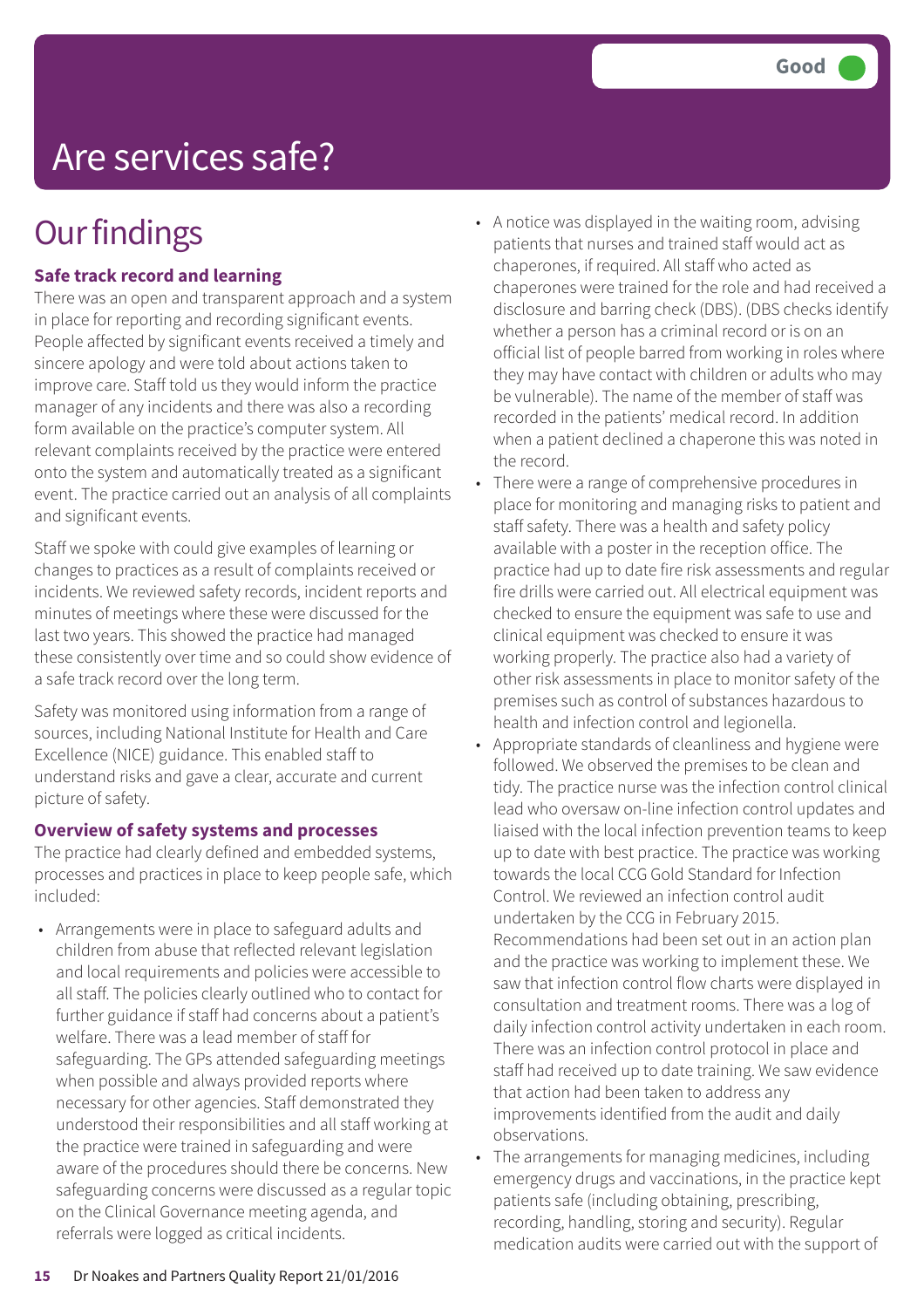### Are services safe?

the local CCG pharmacy teams to ensure the practice was prescribing in line with best practice guidelines for safe prescribing. We were told the practice had always been low, cost effective prescribers. One partner always attended the monthly CCG prescribing meetings. One GP regularly ran searches to pick up high risk drug combinations, results or other markers so that the practice could act on them and intervene. The practice had appropriate written procedures in place for the production of prescriptions that were regularly reviewed and accurately reflected current practice. We saw a positive culture in the practice for reporting and learning from medicines incidents and errors. Incidents were logged efficiently and then reviewed promptly. This helped make sure appropriate actions were taken to minimise the chance of similar errors occurring again. We saw processes in place for managing national alerts about medicines, such as safety issues. Records showed that the alerts were distributed to relevant staff and appropriate action taken. There was a clear system for managing the repeat prescribing of medicines and a written risk assessment about how this was to be managed safely. Patients were able to phone in for repeat prescriptions, as well as order on line, in person, by post or via a chemist, and have their script within 24 hours. The practice had introduced electronic prescribing speeding up the process further. Changes in patients' medicines, for example when they had been discharged from hospital, were checked by the GP who made any necessary amendments to their medicines records. This helped ensure patients' medicines and repeat prescriptions were appropriate and correct. We checked treatment rooms, medicine refrigerators and GPs' bags and found medicines were safely stored with access restricted to authorised staff. Suitable procedures were in place for ensuring medicines that required cold storage were kept at the required temperatures. Stocks of controlled drugs (medicines that have potential for misuse) were managed, stored and recorded properly following standard written procedures that reflected national guidelines. Processes were in place to check medicines were within their expiry date and suitable for use. Out of date and unwanted medicines were disposed of in line with waste regulations. Blank prescription forms and paper were handled according to national guidelines and were kept securely. Vaccines were administered by nurses using Patient Group Directions (PGDs) that had been

produced in line with national guidance. PGDs were up to date and there were clear processes in place to ensure the staff who were named in the PGDs were competent to administer vaccines.

- Records we looked at contained evidence that appropriate recruitmentchecks had been undertaken prior to staff's employment. For example, proof of identification, references, qualifications, registration with the appropriate professional body and criminal records checks through the Disclosure and Barring Service (DBS). The practice had a recruitment policy that set out the standards it followed when recruiting clinical and non-clinical staff.
- Staff told us about the arrangements for planning and monitoring the number of staff and mix of staff needed to meet patients' needs. We saw there was a rota system in place for all the different staffing groups to ensure that enough staff were on duty. There was also an arrangement in place for members of staff, including GPs, nursing and administrative staff, to cover each other's annual leave. Staff told us there were usually enough staff to maintain the smooth running of the practice and there were always enough staff on duty to keep patients safe. Staff told us that they would work extra hours to cover when colleagues were off work due to planned leave or unplanned absence due to illness. The practice manager showed us records to demonstrate that actual staffing levels and skill mix were in line with planned staffing requirements.

### **Arrangements to deal with emergencies and major incidents**

There was an instant messaging system on the computers in all the consultation and treatment rooms which alerted staff to any emergency. All staff received annual basic life support training and there were emergency medicines available in the treatment room. The practice had a defibrillator available on the premises and oxygen with adult and children's masks. There was also a first aid kit and accident book available. Emergency medicines were easily accessible to staff in a secure area of the practice and all staff knew of their location. All the medicines we checked were in date and fit for use.

The practice had a comprehensive business continuity plan in place for major incidents such as power failure or building damage. The plan included emergency contact numbers for staff.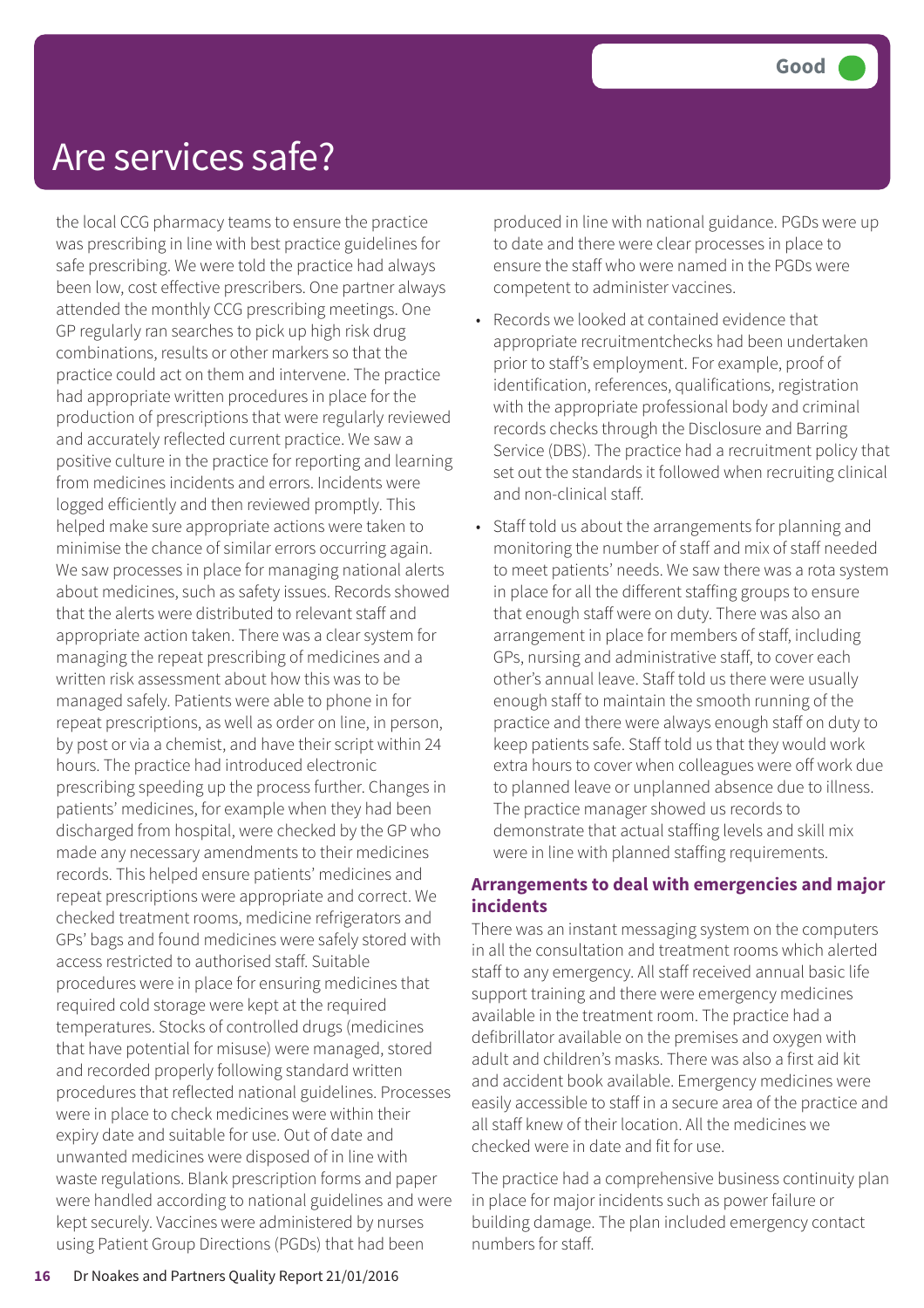## Are services effective?

(for example, treatment is effective)

## **Our findings**

### **Effective needs assessment**

The GPs and nurses carried out assessments and treatment in line with relevant and current evidence based guidance and standards, including National Institute for Health and Care Excellence (NICE) best practice guidelines. Systems were in place to ensure all clinical staff were kept up to date. The practice had access to guidelines from NICE and used this information to develop how care and treatment was delivered to meet needs. Clinicians ensured these guidelines were followed through risk assessments, audits and random sample checks of patient records.

Clinical staff we spoke with told us about the daily clinical meetings/coffee breaks where issues and concerns could be addressed with colleagues. We saw that staff were open about asking for and providing colleagues with advice and support. GPs told us this supported all staff to continually review and discuss new best practice guidelines. We saw that this also took place during clinical meetings and the minutes we reviewed confirmed that this took place. Clinical staff we spoke with were open about asking for, and providing colleagues with, advice and support. We saw that where a clinician had concerns they would telephone or message another clinician to confirm their diagnosis, treatment plan or get a second opinion.

GPs and nursing staff we spoke with could outline the rationale for their approaches to treatment. They were familiar with current best practice guidance, and accessed guidelines from the National Institute for Health and Care Excellence (NICE), local commissioners and a range of other sources. We saw minutes of practice meetings where new guidelines were disseminated, the implications for the practice's performance and patients were discussed and required actions agreed. The staff we spoke with and the evidence we reviewed confirmed that these actions were designed to ensure each patient received support to achieve the best health outcome for them. We found from our discussions with the GPs and nurses they completed thorough assessments of patients' needs in line with NICE guidelines. These were reviewed when appropriate.

The practice had comprehensive systems in place to manage patients who were either about to access or had accessed secondary care (hospital). The practice was proactive in monitoring referrals to and reviewing patients recently discharged from secondary care. For example, the practice followed up a two week referral, after three days of making the referral to make sure it had been received and an appointment confirmed. Clinical staff confirmed they used national standards for the referral of patients with suspected cancers.

### **Management, monitoring and improving outcomes for people**

The practice participated in the Quality and Outcomes Framework (QOF). (This is a system intended to improve the quality of general practice and reward good practice). The practice used the information collected for the QOF and performance against national screening programmes to monitor outcomes for patients. Current results were 96.4% of the total number of points available, with 6.4% exception reporting. This practice was not an outlier for any QOF (or other national) clinical targets. Data from 2014/ 2015 showed;

- Performance for diabetes related indicators was worse in comparison to the CCG and national average. With the practice achieving 86% this was 4.8 percentage points below the CCG average and 3.2 percentage points below the national average. We discussed these figures with the practice, the practice had an ethos to not except patients from QOF, (where appropriate a practice may except a patient from a QOF indicator, for example, where patients decline to attend for a review, or where a medication cannot be prescribed due to a contraindication or side-effect), however continued to encourage attendance from these patients for health and medication review to ensure they were not overlooked.
- Performance for asthma, atrial fibrillation, cancer, chronic kidney disease, chronic obstructive pulmonary disease, dementia, depression, epilepsy, heart failure, hypertension, learning disability, mental health, osteoporosis, palliative care, peripheral arterial disease, rheumatoid arthritis and stroke and transient ischemic attack were all above or in-line with CCG and national averages with the practice achieving 100% across each indicator.
- Performance for secondary prevention of coronary heart disease indicators were above in comparison to the CCG and national averages with the practice achieving 95.6%. This was 0.5% above CCG and 0.6% above national averages.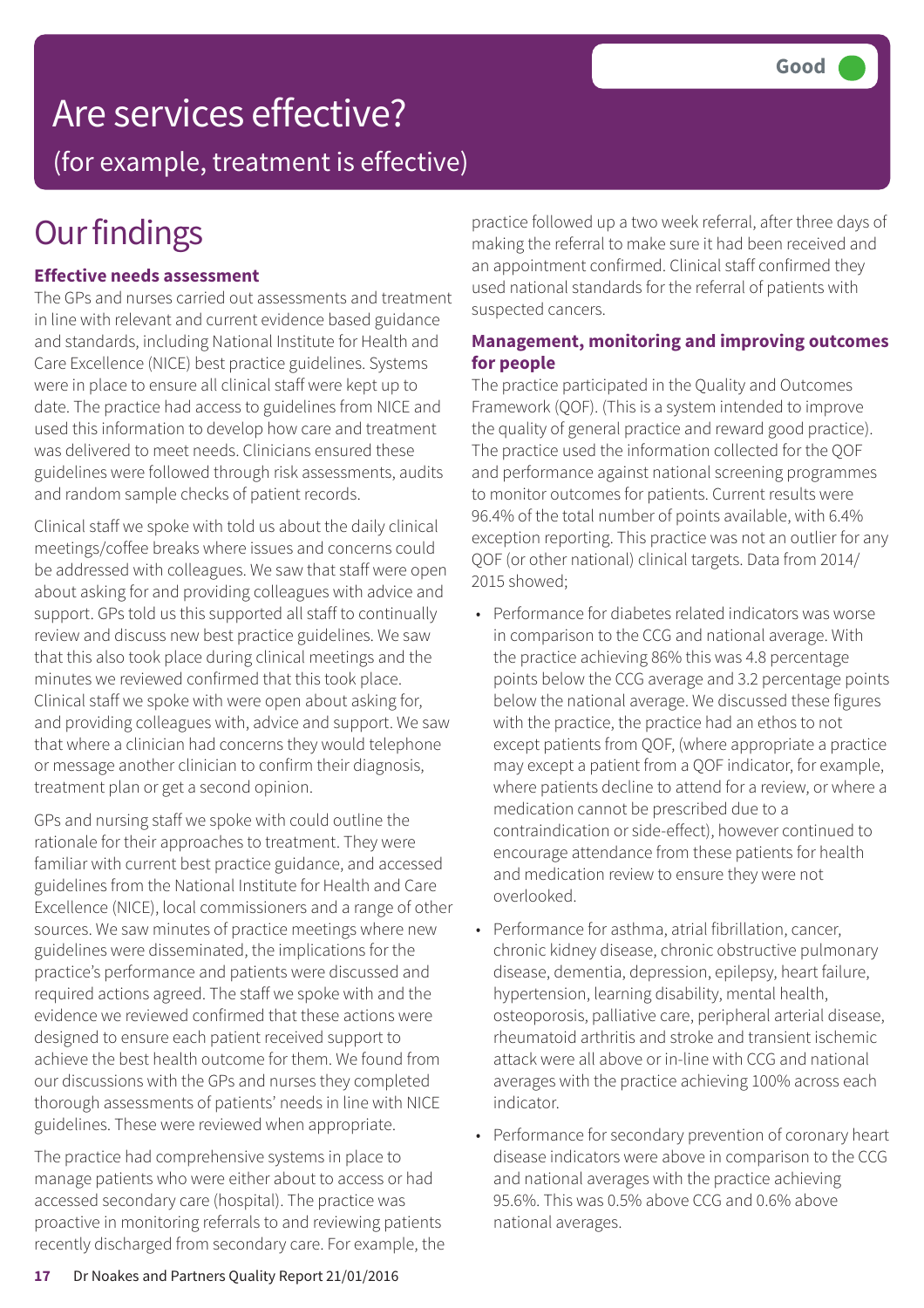## Are services effective?

(for example, treatment is effective)

• The percentage of patients diagnosed with dementia whose care had been reviewed in the preceding 12 months was comparable to local CCG averages and below national average.

Clinical audits were carried out to demonstrate quality improvement and all relevant staff were involved to ensure improved care, treatment and outcomes for patients. The practice conducted a number of clinical audits, we looked at three. All were completed audits where the improvements made had been implemented and monitored. For example; an audit of prescribing of the combined oral contraceptive (COC) pill and obesity in female patients. The practice reviewed COC prescribing in obese female patients. The object being to identify all patients between the ages of 15 and 49 with an increased body mass index on COC in the previous 12 months. 20 out of 33 patients were included in the study. The practice ascertained their compliance with the UK medical eligibility criteria for contraception use (UKMEC) and where appropriate suggested change from COC to long acting reversible contraception or the progesterone only pill. Patients were written to or advised during face to face consultation. Results were analysed and discussed in clinical meetings and learned from. This was then re-audited three months later. A letter of invitation was sent to those patients identified in the original audit for review. Results showed that despite the short period of the re-audit a positive change was already observed with no new patients in the UKMEC category identified. Other audits included the monitoring of patients prescribed anti-inflammatory drugs and kidney function testing and the use of medicines used to reduce gastric acid production in care home residents to ensure long term use was appropriate and recorded effectively. The practice participated in applicable local audits, national benchmarking, accreditation, peer review and research. Findings were used by the practice to improve services.

### **Effective staffing**

- Staff had the skills, knowledge and experience to deliver effective care and treatment.
- The practice had an induction programme for newly appointed clinical and non-clinical members of staff

that covered such topics as safeguarding, fire safety, health and safety and confidentiality. This was followed up with an end of probation assessment and a six months competency assessment review.

- The learning needs of staff were identified through a system of appraisals, meetings and reviews of practice development needs. Staff had access to appropriate training to meet these learning needs and to cover the scope of their work. This included ongoing support during sessions, one-to-one meetings, and appraisals, coaching and mentoring.
- Clinical supervision and support for training GPs included peer review and input from each of the GP partners, with open discussion and initiation of any identified training needs.
- The practice was working to support the facilitation and revalidation of doctors and nurses. All staff had undergone an appraisal within the last 12 months.
- Staff received training that included: safeguarding, complaints, health and safety, chaperoning, infection control, fire procedures, basic life support, equality and diversity and information governance awareness. Staff had access to and made use of e-learning training modules, practice away days and in-house training.

### **Coordinating patient care and information sharing**

The information needed to plan and deliver care and treatment was available to relevant staff in a timely and accessible way through the practice's patient record system and their intranet system. This included care and risk assessments, care plans, medical records and test results.

Information such as NHS patient information leaflets were also available. All relevant information was shared with other services in a timely way, for example when people were referred to other services.

Staff worked together and with other health and social care services to understand and meet the range and complexity of people's needs and to assess and plan ongoing care and treatment. This included when people moved between services, including when they were referred, or after they were discharged from hospital. We saw evidence that multi-disciplinary team meetings took place on a monthly basis and were attended by community services and other health services. We saw that care plans were routinely reviewed and updated at these meetings.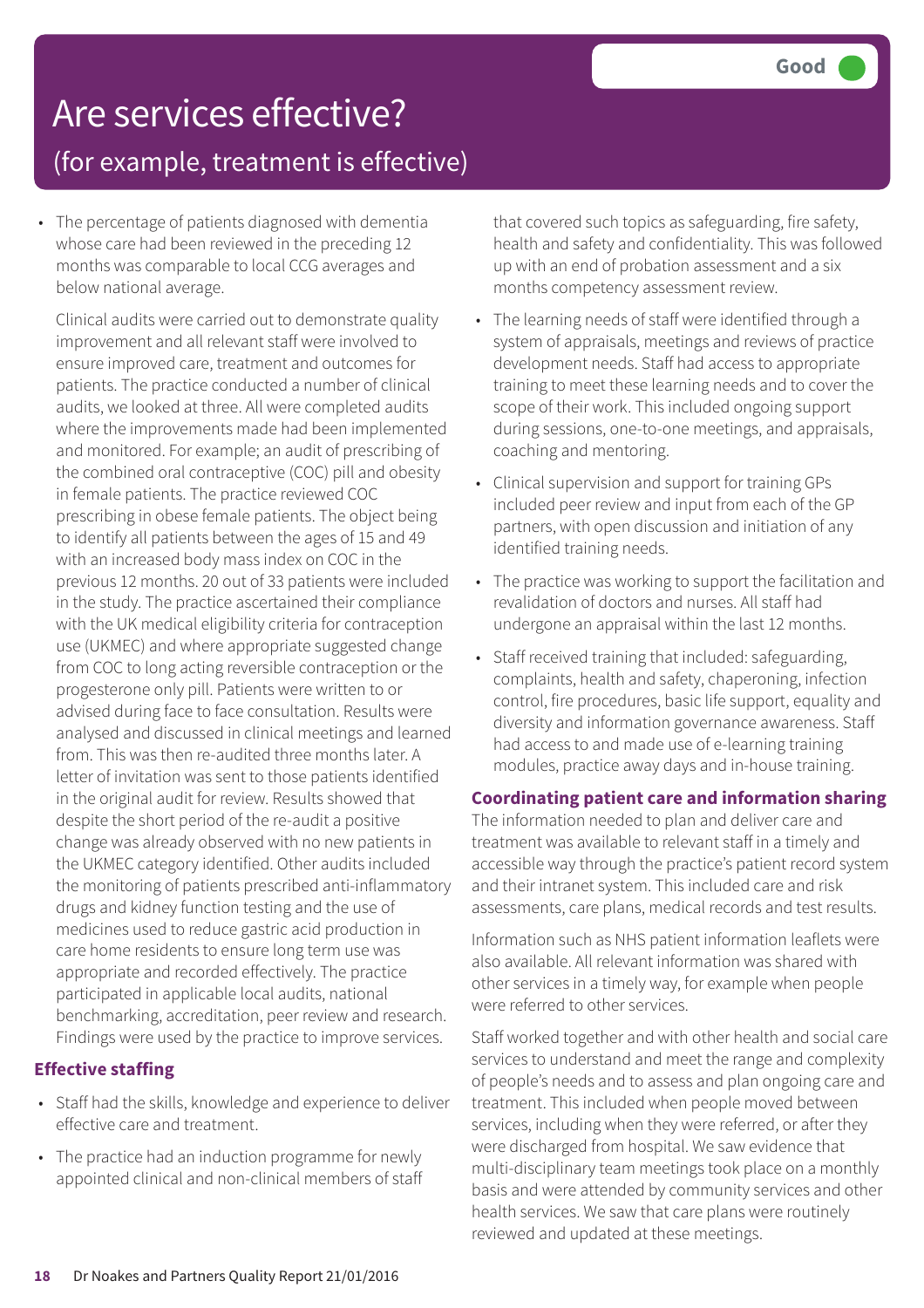## Are services effective? (for example, treatment is effective)

### **Consent to care and treatment**

We found that staff had a clear understanding of the Mental Capacity Act 2005, the Children Acts 1989 and 2004 and their duties in fulfilling it. All the clinical staff we spoke with understood the key parts of the legislation and were able to describe how they implemented it in their practice.

Patients with a learning disability and those with dementia were supported to make decisions through the use of care plans, which they were involved in agreeing. These care plans were reviewed annually (or more frequently if changes in clinical circumstances dictated it) and had a section stating the patient's preferences for treatment and decisions. There was a register of learning disability patients who were invited for an annual health check with their GP; the learning disability community nurse was informed of those who failed to make an appointment. We saw that of the 95 patients on the practice learning disability register, 90 had received a health check and their care plans had been reviewed within the last year.

When interviewed, staff gave examples of how a patient's best interests were taken into account if a patient did not have capacity to make a decision. All clinical staff demonstrated a clear understanding of Gillick competencies. (These are used to help assess whether a child has the maturity to make their own decisions and to understand the implications of those decisions).

There was a consent policy for staff to refer to that explained the different types of consent that could be given. For example, for all minor surgical procedures, the completion of a consent form was required. This covered the understanding of the procedure and any risks involved with it. Staff were aware of the different types of consent, including implied, verbal and written. Nursing staff administering vaccinations to children were careful to ensure that the person attending with a child was either the parent or guardian and had the legal capacity to consent. We were told where there was doubt the procedure was delayed until the consent issue could be clarified.

### **Health promotion and prevention**

Patients who might be in need of extra support were also identified by the practice. These included those at risk of developing a long-term condition and those requiring support in other areas such as the homeless, benefits and/ or housing. Patients were signposted to the relevant service. We saw examples of vulnerable homeless patients

who were provided support from the practice as their only point of contact. Patients who were in need of extra support were identified by the practice and appropriately referred. For example to outreach substance dependency services or family planning.

The practice had a comprehensive screening programme. The practice wrote to all its patients who failed to attend national screening programmes for bowel and breast cancer, to encourage their attendance and to provide information to ensure patients were able to make an informed choice. In addition the practice manager ran a regular audit of patients who did not attend for their cervical screening test and personally telephoned patients in the early evenings to ensure patients who were not available during working hours received a personalised telephone call and the information to enable them to make a decision as to whether to attend for screening. The practice's uptake for the cervical screening programme was 81.6%, which was comparable to the national average of 81.88%. All GPs offered smoking cessation advice and treatment as do the nurses and health trainer.

Childhood immunisation rates for the vaccinations given were above CCG averages. For example, childhood immunisation rates for the vaccinations given to under two year olds ranged from 92% to 100% and five year olds from 87.3% to 93.7%. With meningitis C vaccine uptake at 0.9% compared to the CCG average of 0.3%. Flu vaccination rates for the over 65s were 73.8%, and at risk groups 62.82%. These were also comparable to national averages.

Patients had access to appropriate health assessments and checks. These included health checks for new patients and NHS health checks for people aged 40–74, as of September 2015 all appropriate patients in this age group had been offered a check within the previous five years. Appropriate follow-ups on the outcomes of health assessments and checks were made, where abnormalities or risk factors were identified. A community diabetic specialist nurse attended the practice monthly to assist patients with diabetes who required a higher level of support with their treatment.

The practice had a high level of consideration for the care of its patients with long term conditions. The practice had achieved high results for its QOF indicators and had a policy to rarely exempt patients. In addition to monitoring patients on its QOF registers the practice had developed a range of searches that were regularly run to target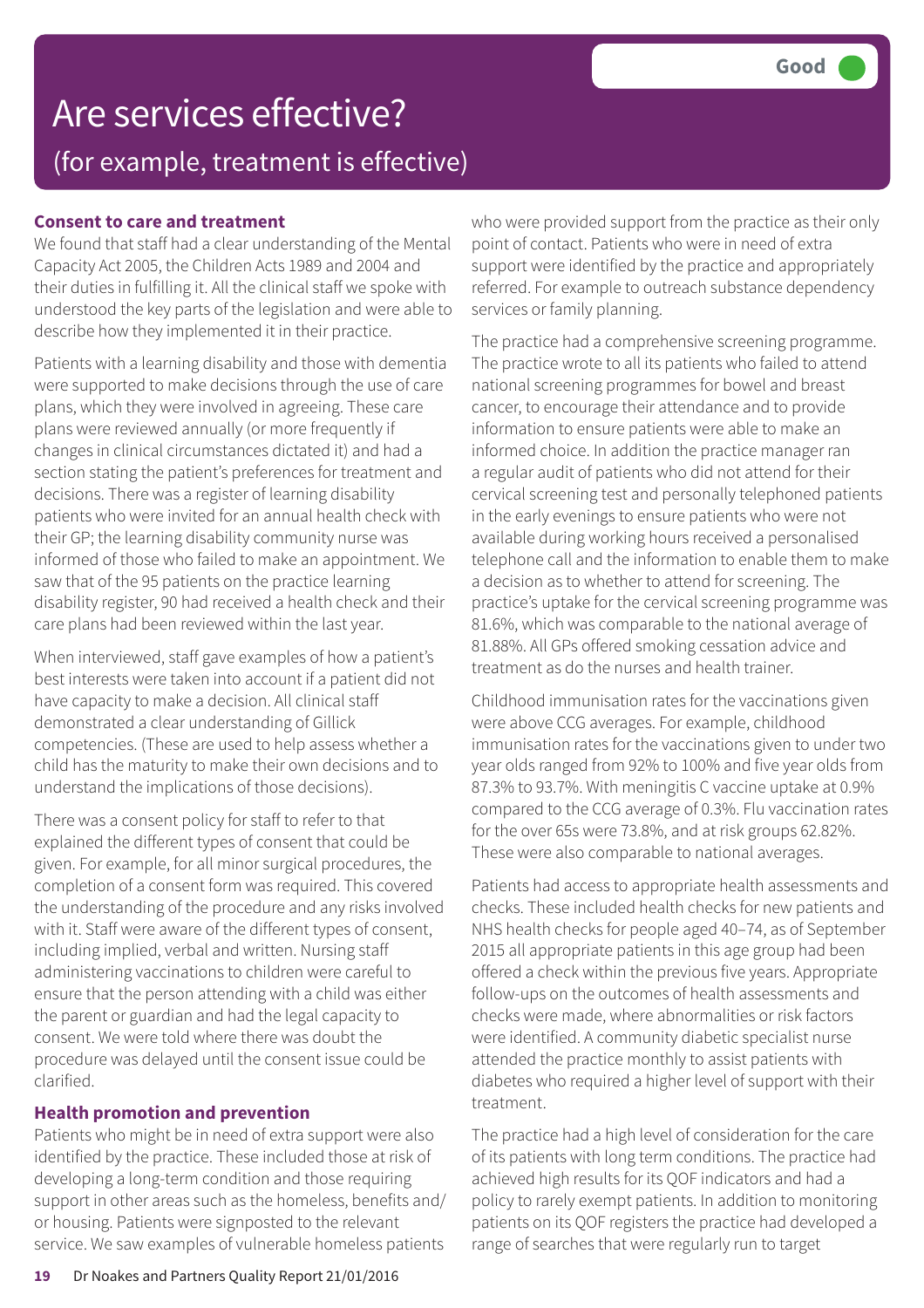## Are services effective?

### (for example, treatment is effective)

conditions and patients that were not included under the QOF. These were undertaken on average every three months and included patients taking a range of medicines or with a condition that were omitted. For example;

- Patients on a blood thinning medicine who had not received a blood test in the last three months.
- Patients taking thyroid medicine who had not received a recent monitoring blood test.
- Patients taking disease monitoring anti-rheumatic medicines (DMARDS) without an appropriate monitoring blood test.
- Patients with elevated blood glucose levels, who were not recorded as having diabetes or pre-diabetes.
- Patients who were on the practice prostate register.
- Patients who were on more than 30 days supply of an opioid pain medicine per issue.

These searches gave the practice an oversight of patients who might otherwise not be reviewed by the usual QOF and practice registers to ensure they received appropriate care and treatment. There were systems in place to ensure patients were contacted if they fail to return following abnormal test results.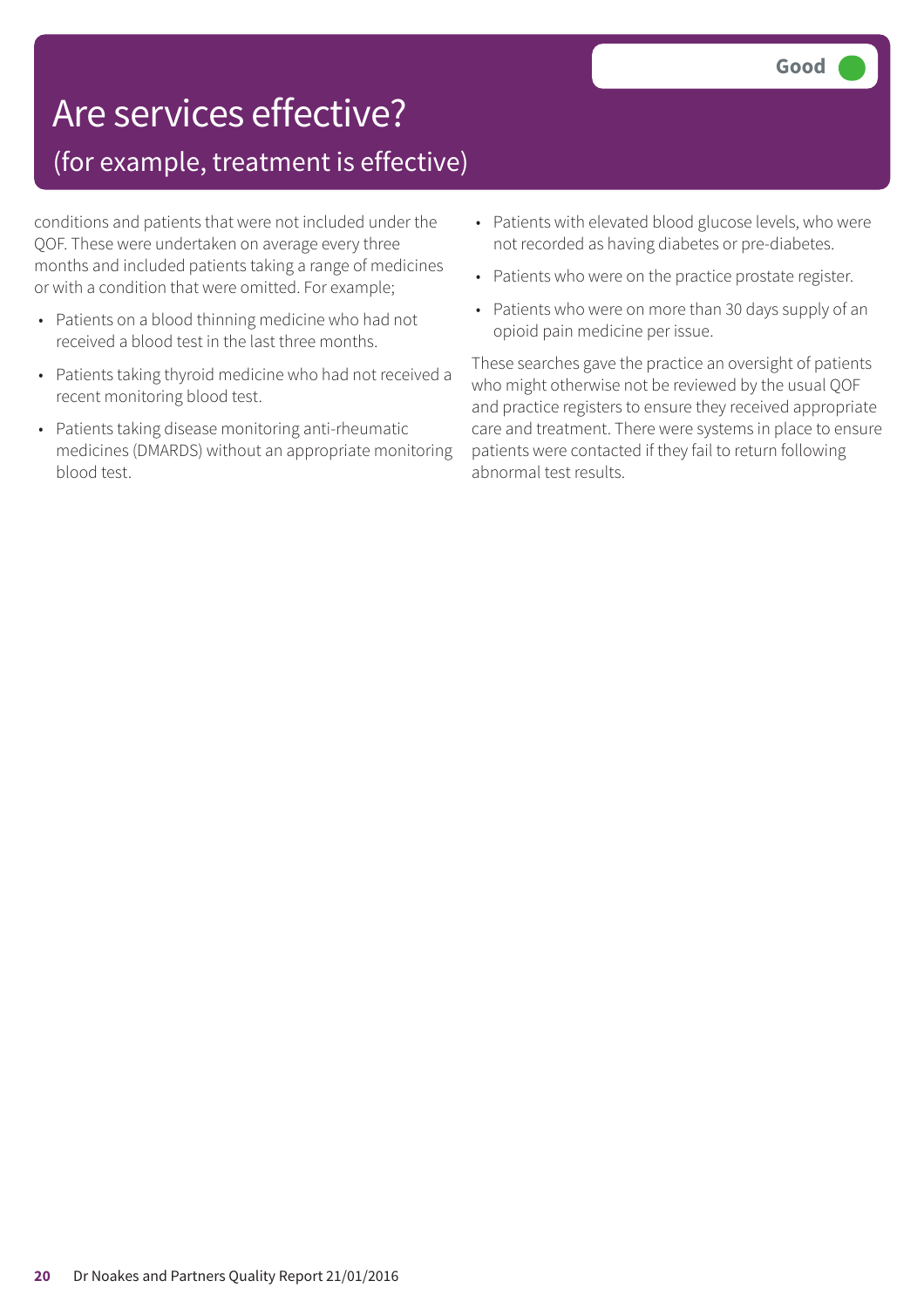## Are services caring?

## **Our findings**

### **Respect, dignity, compassion and empathy**

We observed throughout the inspection that members of staff were courteous and very helpful to patients both attending at the reception desk and on the telephone and that people were treated with dignity and respect. Curtains were provided in consulting rooms so that patients' privacy and dignity was maintained during examinations, investigations and treatments. We noted that consultation and treatment room doors were closed during consultations and that conversations taking place in these rooms could not be overheard. Reception staff knew that when patients wanted to discuss sensitive issues or appeared distressed they could offer them a private room to discuss their needs.

All of the 43 patient CQC comment cards we received were very positive about the service experienced. Patients said they felt the practice offered an excellent service and staff were helpful, caring and treated them with dignity and respect. We spoke with eight patients and three members of the patient participation group (PPG) on the day of our inspection. They all told us they were very satisfied with the care provided by the practice and said their dignity and privacy was respected. Comment cards highlighted that staff responded with kindness and compassion when they needed help and provided support when required.

Results from the national GP patient survey showed patients were extremely satisfied with how they were treated and that this was with compassion, dignity and respect. Results from the most recent Friends and Family test, showed 95% of those who responded would recommend the practice, this was from 22 responses. The practice was well above average for all its satisfaction scores on consultations with doctors and nurses. For example:

- 95% said the GP was good at listening to them compared to the CCG average of 90% and national average of 89%.
- 98% said the GP gave them enough time compared to the CCG average of 90% and national average of 87%.
- 98% said they had confidence and trust in the last GP they saw compared to the CCG and national average of 95%
- 97% said the last GP they spoke to was good at treating them with care and concern compared to the CCG average of 89% and national average of 85%.
- 91% said the last nurse they spoke to was good at treating them with care and concern compared to the CCG average of 92% and national average of 90%.
- 96% patients said they found the receptionists at the practice helpful compared to the CCG average of 89% and national average of 87%.

### **Care planning and involvement in decisions about care and treatment**

Each GP ran a personal list, we were told this significantly improved the quality of care they were able to provide and enabled the GPs to build up long-term relationships with their patients. GPs and nurses liaised closely with each other and there was a system of peer support when a GP was absent. Patients were able to choose to see other GPs should they prefer. GPs and nurses undertook opportunistic health screening and chronic disease management including administering flu vaccinations. When patients were registered at the practice they were given the opportunity to change to another GP of choice, for example should they prefer to see a female or male GP. Each GP summarised their patients' medical records when they registered and we were told this was to ensure the GP could develop a clear understanding and knowledge of their patients' medical history. This also gave the practice the opportunity to ensure the information they held for their patients and their families was correct.

Patients we spoke with told us that health issues were discussed with them, they often saw their own GP, their health needs were known by clinicians and they were involved in making decision about the care and treatment they received. They also told us they felt listened to and supported by staff and had sufficient time during consultations to make an informed decision about the choice of treatment available to them. Patient feedback on the comment cards we received was also extremely positive and aligned with these views.

Results from the national GP patient survey we reviewed showed patients responded extremely positively to questions about their involvement in planning and making decisions about their care and treatment and results were in well above local and national averages. For example: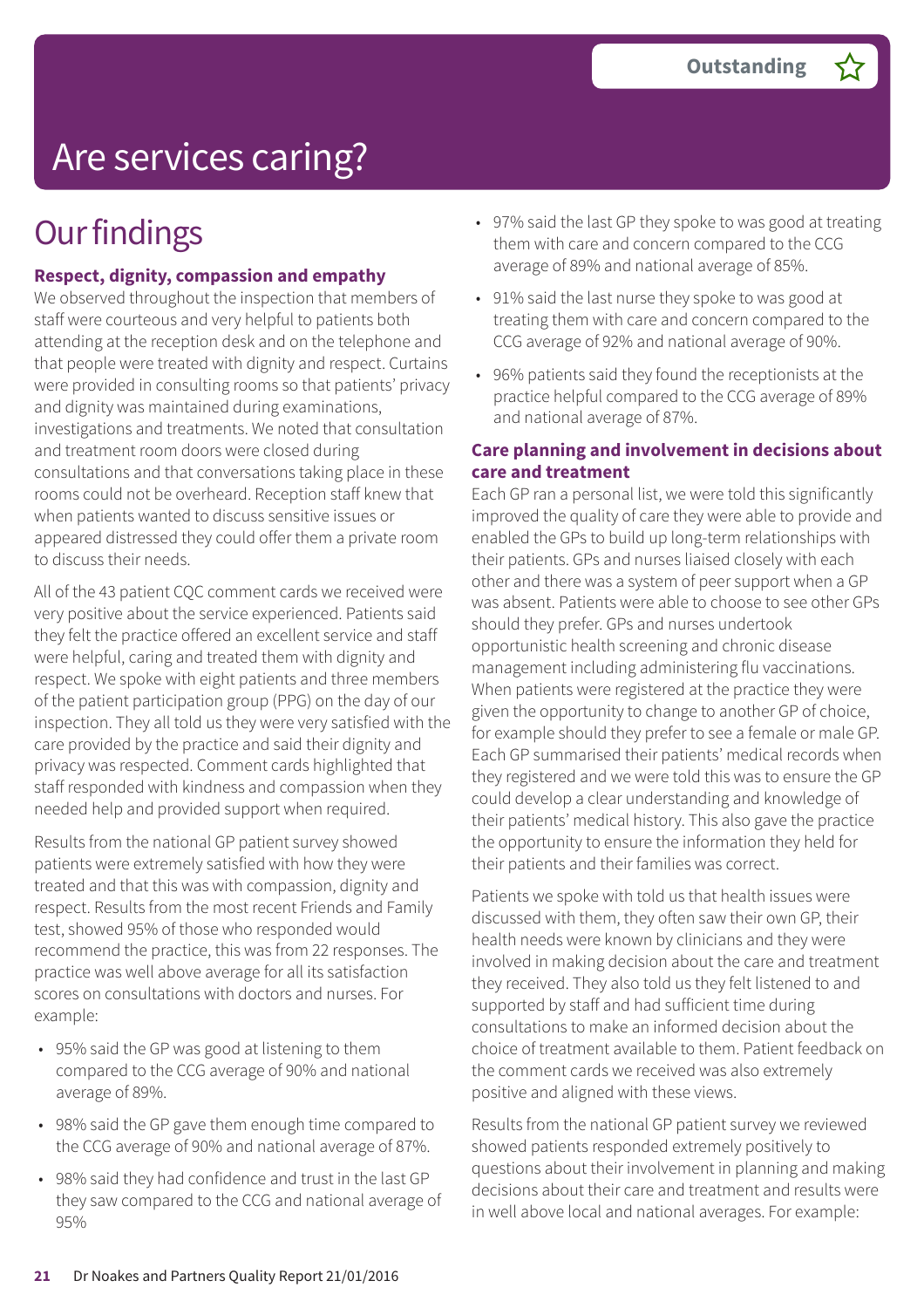## Are services caring?

- 92% said the last GP they saw was good at explaining tests and treatments compared to the CCG average of 88% and national average of 86%.
- 94% said the last GP they saw was good at involving them in decisions about their care compared to the CCG average of 84% and national average of 81%

Staff told us that translation services were available for patients who did not have English as a first language. We saw notices in the reception areas informing patients this service was available. Notices in the patient waiting room told patients how to access a number of support groups and organisations. The practice also had a number of services available within the practice. Examples of these included midwifery services, an in-house health trainer and the specialist diabetic nurse.

The practice's computer system alerted GPs if a patient was also a carer. There was a practice register of all people who were carers. Support offered to them included referral for Social Services and written information for carers to ensure they understood the various avenues of support available to them.

Through speaking with staff, patients and other health providers, such as the specialist diabetic nurse and the manager of a care homes we found there was very strong focus on the care of patients within the practice. Patient care was an overriding factor in all management decisions and the practice utilised every opportunity to improve the service they offered for the patients who used them. The inspection team was impressed at the way the practice had an overriding view of how they could improve access and outcomes for their patient population, with a focus on those in their community with limited access to health services. For example, one GP provided individual support to patients in their own homes for transfusion services and provided a member of the homeless patient population with a point of contact when required.

In addition the practice was aware of a high incidence of mental health and alcohol and drug dependence problems in the community. The practice undertook health checks on all its patients with a diagnosis of mental health and wrote to those who did not attend for review to ensure as

many as possible benefited from this support. We saw that 95% of patients on the mental health register had received health checks in the previous twelve months. Searches were run on patients prescribed medicines to treat depression and the practice liaised with the Mental Health Trust to ensure they were being monitored. Having lost their local Mental Health worker due to a national lack of resources, the practice liaised with the Mental Health Trust and had recently secured the services of two local liaison workers. We were told the local liaison workers were a new initiative and the practice would continue to monitor the service provided to its patients.

### **Patient and carer support to cope emotionally with care and treatment**

Notices in the patient waiting room told patients how to access a number of support groups and organisations.

Staff told us that if families had suffered bereavement, their usual GP contacted them. This call was either followed by a patient consultation at a flexible time and location to meet the family's needs and/or by giving them advice on how to find a support service.

Written information was provided to help carers and patients to access support services. This included organisations for poor mental health and advocacy services. Subject to a patient's agreement a carer could receive information and discuss issues with staff.

From minutes of the practice's multi-disciplinary meetings we saw that the clinicians were proactive in supporting population groups such as families, children and young people, older patients, patients experiencing poor mental health and patients at risk of isolation to receive both practical and emotional support when needed. This was particularly important given the practice was located in central Great Yarmouth with a major problem with very high teenage pregnancy and termination of pregnancy rates and high levels of deprivation with a significant number of children on the child protection register. In addition the practice had a high incidence of mental illness and alcohol and drug dependence were common in the area.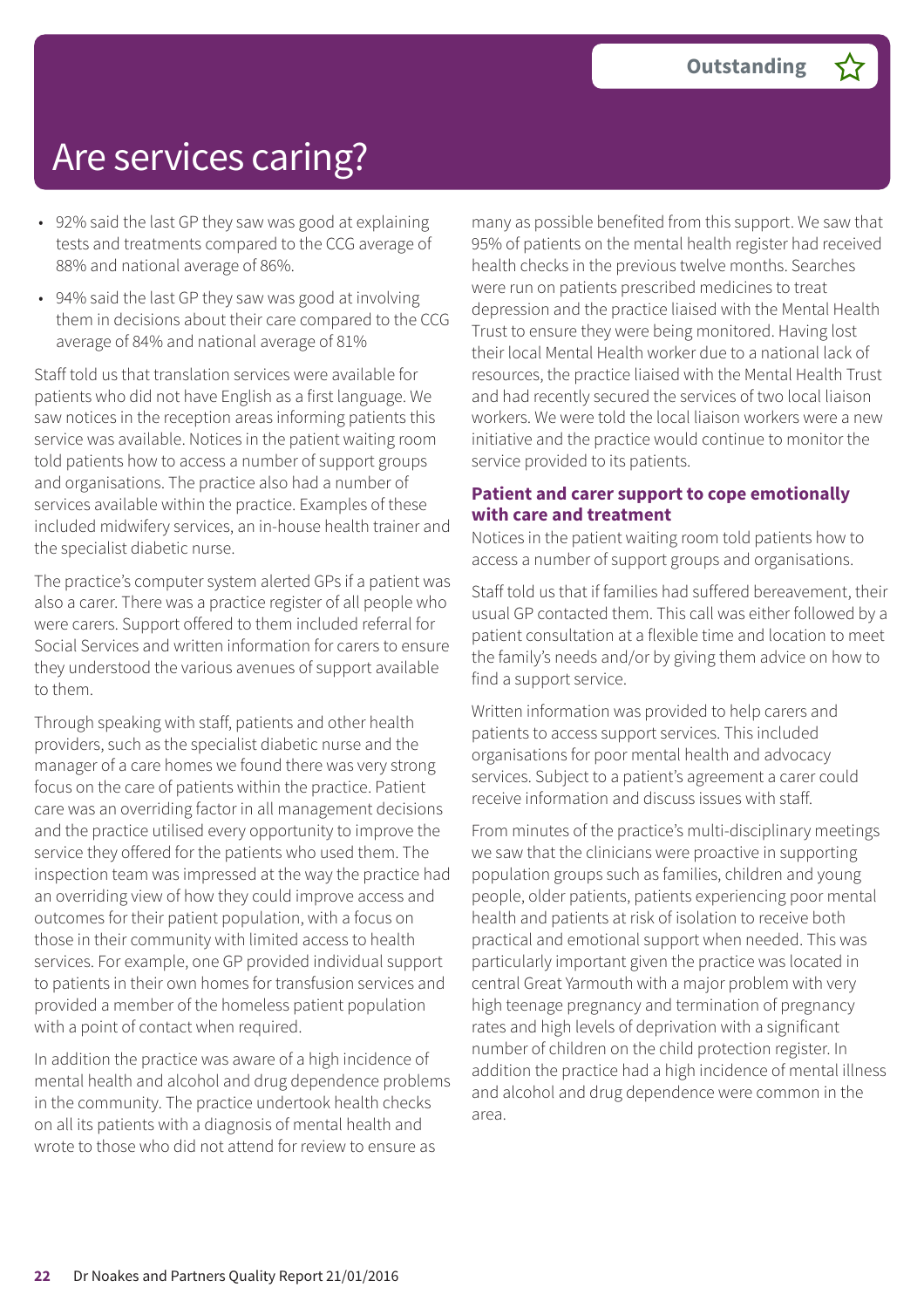(for example, to feedback?)

## **Our findings**

### **Responding to and meeting people's needs**

The practice worked with the local CCG and other health organisations to plan services and to improve outcomes for patients in the area. For example, the practice together with the local physiotherapy department offered patients a physiotherapy service. This was a scheme where a patient at the practice could contact a qualified physiotherapist directly without a referral from their GP. An initial assessment was undertaken over the telephone and where appropriate advice and/or appropriate exercise advice was given.

Services were planned and delivered to take into account the needs of different patient groups and to help ensure flexibility, choice and continuity of care. For example;

- The practice offered 'Early Worker' pre bookable appointments on Tuesday and Thursday mornings between 7am and 8am for patients who could not attend during normal opening hours.
- There were longer appointments available for people with a learning disability.
- Home visits were available for older patients / patients who would benefit from these.
- Urgent access appointments were available for children and those with serious medical conditions.
- There were disabled facilities, hearing loop and translation services available.
- The practice reviewed patient admissions data monthly. All GPs we spoke with used national standards for the referral of patients with suspected cancers referred and seen within two weeks. We saw minutes from meetings where regular reviews of elective and urgent referrals were made, and that improvements to practice were shared with all clinical staff. We saw that the practice had a tracking system in place which ensured patients' referrals were actioned.
- The practice worked with the local learning disabilities team to ensure patients on its learning disability register had been correctly identified and received the correct support.
- A diabetic nurse facilitator was available at the practice.
- There were disabled facilities, hearing loop and translation services available.
- The practice worked closely with multidisciplinary teams to improve the quality of service provided to vulnerable and palliative care patients. Meetings were minuted and audited and data was referred to the local CCG.
- The practice worked closely with the medicines management team towards a prescribing incentive scheme (a scheme to support practices in the safe reduction of prescribing costs).
- Online appointment booking, prescription ordering and access to basic medical records was available for patients.
- The practice quarterly newsletter was available on-line.
- Chlamydia test kits were available at the practice.
- Emergency contraception was available at the practice.
- In response to the high rates of teenage pregnancy and termination of pregnancy (TOP) rates in the area, one GP had trained to fit intrauterine coil devices and implants. Largely as a result of this the number of patients undergoing TOPs had steadily dropped from 45 in 2011 to 16 in 2014.The practice continued to promote this service.
- The practice worked closely with community midwives, mental health link workers, substance abuse and alcohol support workers and diabetic specialist nurses and promoted provision of these services from the surgery premises where possible. For example local midwives provided clinics at the practice three times per week.
- The practice manager liaised monthly with local health visitors to check the list of 'at risk' patients and to ensure the health visitors were aware of children who had not attended for childhood immunisations and children who had been included on the child protection register or who were vulnerable to abuse.
- A health trainer was available at the practice to support weight management, alcohol reduction and smoking cessation and could refer patients to a local gym as part of a local exercise referral scheme for further support and guidance.

### **Access to the service**

The practice was open between 8am and 6.30pm Monday to Friday. Appointments were from 8.30am every morning to 11am and from 2.30pm to 5pm, we were told if the appointments were full the surgeries were extended to ensure all patients could see their own GP on the same day. Pre-bookable extended hours surgeries were offered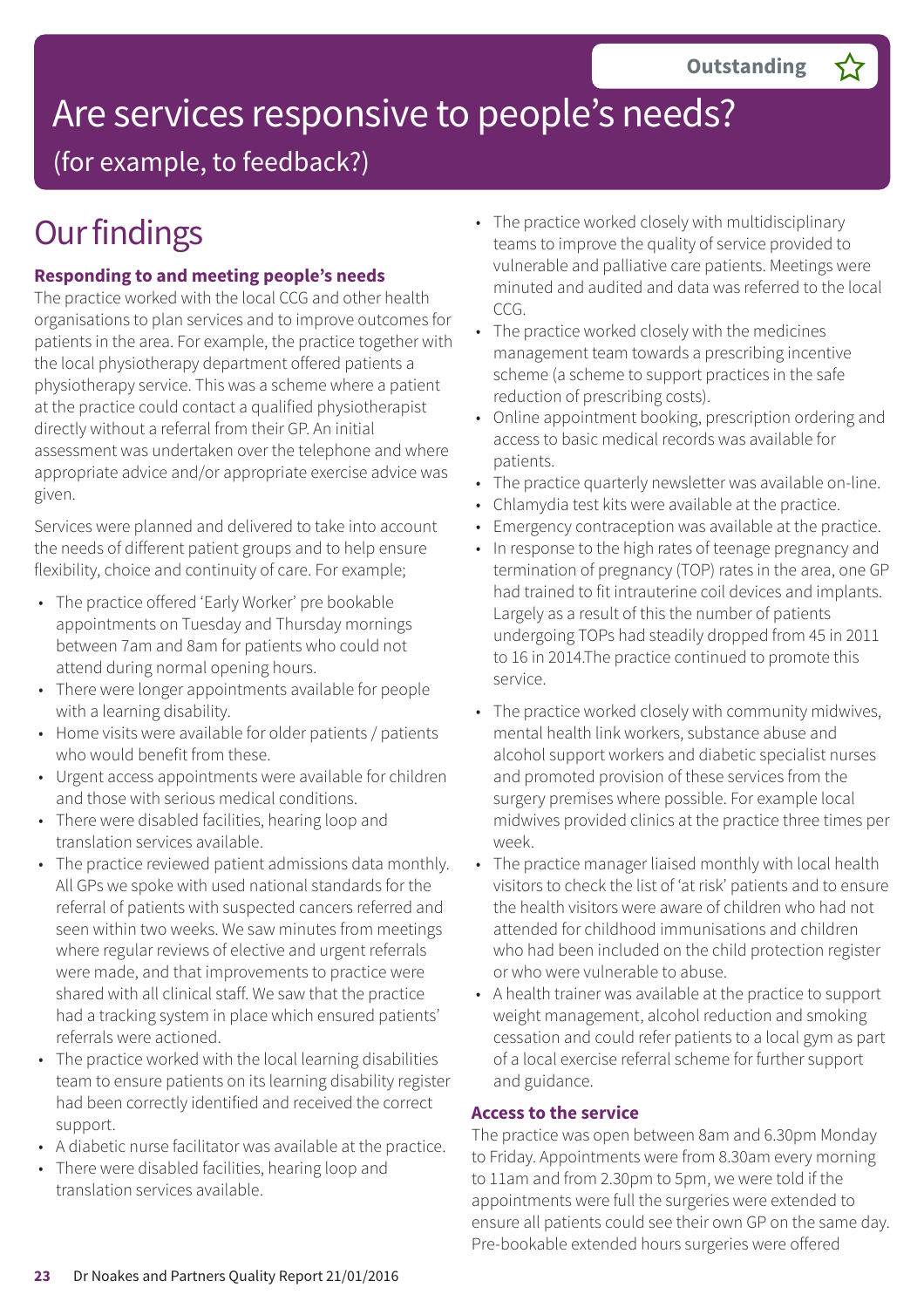### (for example, to feedback?)

Tuesday and Thursday mornings between 7am and 8am for patients who could not attend during normal opening hours. In addition to pre-bookable appointments that could be booked from three to six months in advance, urgent appointments were also available for people that needed them.

GPs ran personal lists and saw their patients and families. However patients were able to see a GP of choice when available, for example patients could choose to see a GP of their preferred gender. Practice nurses did not run specific chronic disease clinics, but provided patients with appointments for these reviews when they needed them. This also applied to appointments for cervical smears and immunisations. These meant patients were able to access the appointments they required when they needed them. There were phlebotomy appointments each morning from Monday to Friday and we were told the practice often booked patients in following their appointment with the GP. These were recently extended to include afternoon appointments.

The practice maintained a turnaround of repeat prescriptions within 24 hours. GPs undertook pro-active weekly 'ward rounds' at two local care homes. Home visits were available for patients who required them, we were told the practice took a great deal of pride in the provision of care they offered patients in the end of life and had recently had the highest planned death rate at home within the local CCG. The practice worked closely with the palliative care team and actively encouraged and helped patients to remain at home should they wish to in their last weeks and days. The palliative care team meetings helped ensure this happened. One GP described the systems the practice put in place for patients on end of life to ensure they were supported through their end of life wishes.

Results from the national GP patient survey showed that patient's' satisfaction with how they could access care and treatment was well above local and national averages and people we spoke with on the day were able to get appointments when they needed them. For example:

- 95% of patients were satisfied with the practice's opening hours compared to the CCG average of 79% and national average of 75%.
- 98% patients said they could get through easily to the surgery by phone compared to the CCG average of 81% and national average of 73%.
- 93% patients described their experience of making an appointment as good compared to the CCG average of 79% and national average of 73%.
- 92% patients said they usually waited 15 minutes or less after their appointment time compared to the CCG average of 62% and national average of 65%.

### **Listening and learning from concerns and complaints**

The practice had a system in place for handling complaints and concerns. Its complaints policy and procedures were in line with recognised guidance and contractual obligations for GPs in England. There was a dedicated GP partner with responsibility for complaints and a deputy (should a complaint involve the GP lead).

The policy explained how patients could make a complaint and included the timescales for their acknowledgement and completion. The process included an apology when appropriate and whether learning opportunities had been identified. The system included cascading the learning to staff at practice meetings. If a satisfactory outcome could not be achieved, information was provided to patients about other external organisations that could be contacted to escalate any issues.

All staff were aware of the complaints procedure and were provided with a guide that helped them support patients and advise them of the procedures to follow. Complaints forms were readily available at reception and the procedure was published in the practice leaflet.

Patients we spoke with had not had any cause for complaint. We looked at complaints recorded in the last 12 months and saw that these had been dealt with in a timely manner and learning outcomes had been cascaded to staff within the practice. We saw the practice aimed to resolve any complaints swiftly and effectively and learn from what happened. As a result most were dealt with at the verbal stage. The practice manager recorded all of these for review. We were told there had been so few written complaints that the practice recently changed its policy to ensure that all verbal complaints and comments were recorded as well. All were discussed; actions agreed and fed back to patients and the practice team. The practice manager told us they tried to do this in as open and honest a way as possible.

A summary of each complaint included, details of the investigation, the person responsible for the investigation,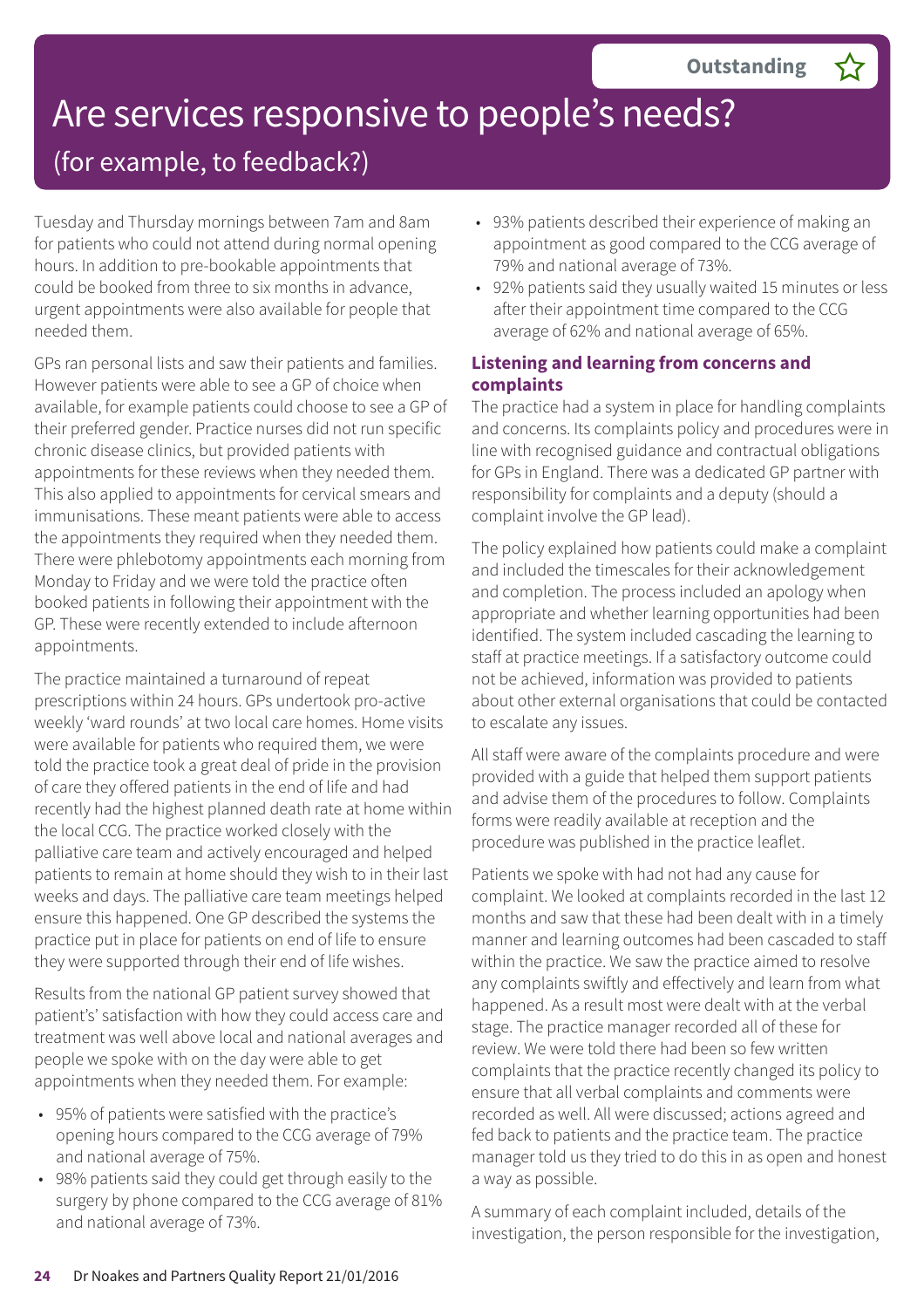(for example, to feedback?)

whether or not the complaint was upheld, and the actions and responses made. We saw that complaints had all been thoroughly investigated and the patient had been communicated with throughout the process.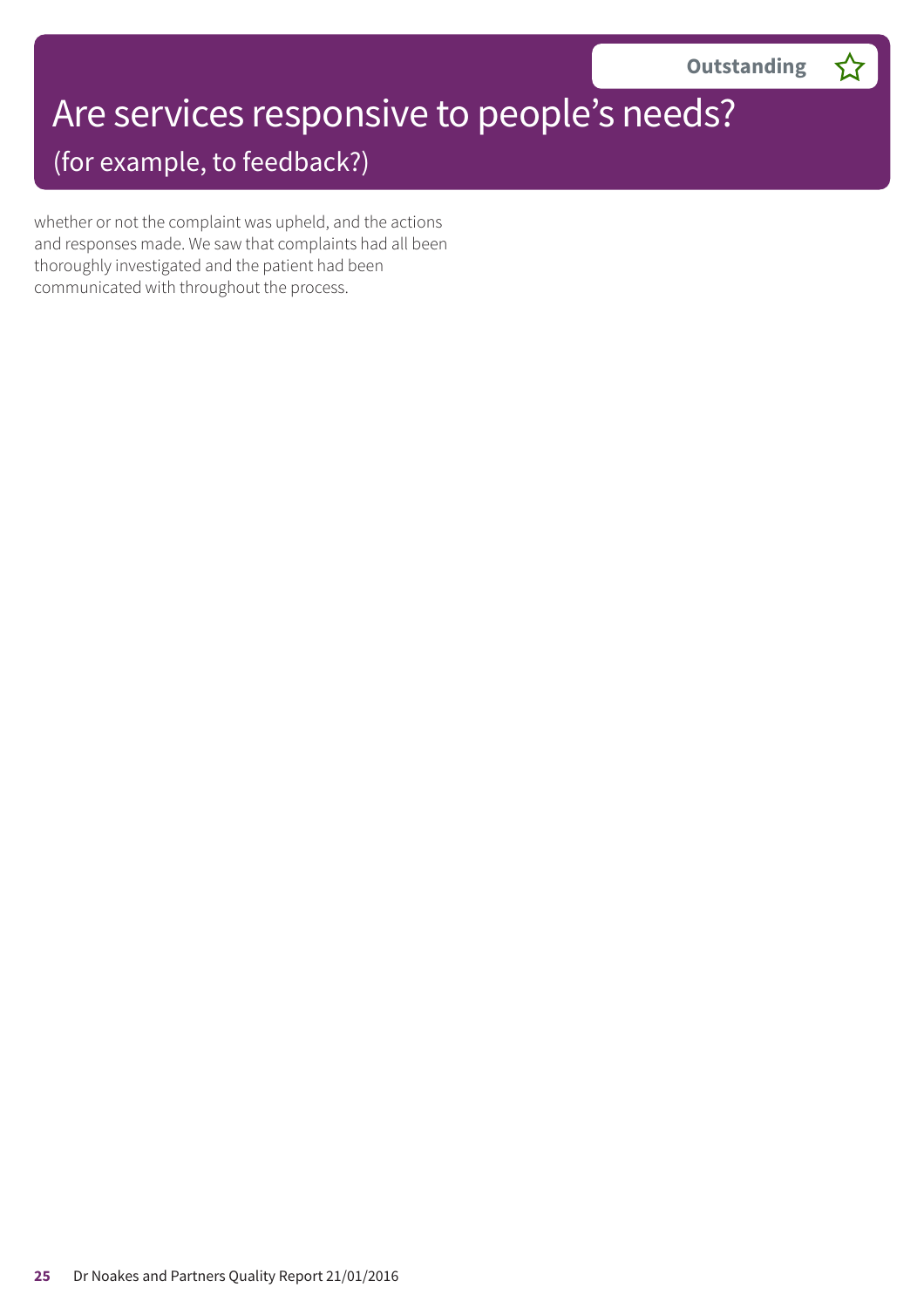## Are services well-led?

(for example, are they well-managed and do senior leaders listen, learn and take appropriate action)

## **Our findings**

### **Vision and strategy**

The practice had a clear vision to deliver high quality care and promote good outcomes for its patients. This included a mission statement 'to give high quality, cost effective, organised, personal, responsive medical care (but still to enjoy coming to work and have a decent work/life balance).'

The practice values were driven by the management team and embraced by all practice staff we spoke with. These included the provision of a traditional model of general practice in a well organised service. The GPs ran personal lists and believed that continuity of care and long term relationships between the patient and their GP improved quality of care and was fundamental to patient satisfaction. We were told the practice aimed to see patients on the day rather than send patients away to re-book an appointment. Feedback from staff, patients and the meeting minutes we reviewed showed regular engagement took place to ensure all parties knew and understood the vision and values.

A five year business plan was in place and this included a supporting action plan demonstrating a commitment to continuous learning and development. For example, succession and professional development plans for the GPs and practice manager. The practice involvement in training medical students and GP registrar training had not only secured development and recruitment of new GPs and GP partners at the practice, but had been constructive in securing GP recruitement to other practices in the area.

There was an on-going drive to deliver integrated care and enhance services for patients. For example, in response to the high rates of teenage pregnancy and termination of pregnancy (TOP) rates in the area, the practice fitted intrauterine coil devices and implants. The practice had seen a 60% decrease in the number of patients undergoing TOPs since 2011. The practice continued to promote this service. In addition the practice worked with the local physiotherapy department to provide patients a direct physiotherapy service. This scheme enabled patients the opportunity to refer directly to a qualified physiotherapist without a referral from their GP.

There was a clear understanding of the challenges facing the practice and the locality, and staff were keen to improve outcomes for patients. This included established strong links with the community and external stakeholders and a focus on disease prevention by promoting healthy living and empowering patients to participate in their health management.

### **Governance arrangements**

The practice had systems in place to drive improvement and monitor the quality of care and the services it offered. There was an overarching governance framework which supported the delivery of the strategy and good quality care. This outlined the structures and procedures in place and ensured that:

- There was a clear staffing structure, staff were aware of their roles and responsibilities. This included designated lead roles for staff to ensure accountability. Staff we spoke with felt valued and supported by the GPs and management team and described an open culture throughout the practice.
- There was a comprehensive range of practice policies to ensure the safe and effective running of the practice. There was a schedule in place to ensure policies were regularly reviewed or reviewed when required. The schedule ensured policies were up to date and where appropriate in line with relative guidance. Staff had access to policies and were trained to ensure the policies were implemented appropriately.
- There was a comprehensive understanding of the practice performance. The practice used a range of information which included peer review, performance data, feedback on quality, information and feedback from staff and patients to continually monitor its performance and assess areas for improvement. There was a programme of continuous clinical and internal audit to monitor quality and to make improvements to ensure patients received safe care and treatment. The practice held weekly educational meetings where audits, NICE guidelines, prescribing updates, recent deaths, new cancer diagnoses and acknowledged errors and mistakes were discussed. The practice took part in regular training events organised by the CCG (4 per year) for the locality. In addition the partners met for coffee after morning surgery on a near daily basis.
- The practice had completed reviews of incidents, compliments and complaints. Records showed that regular clinical and non-clinical meetings and audits were carried out as part of their quality improvement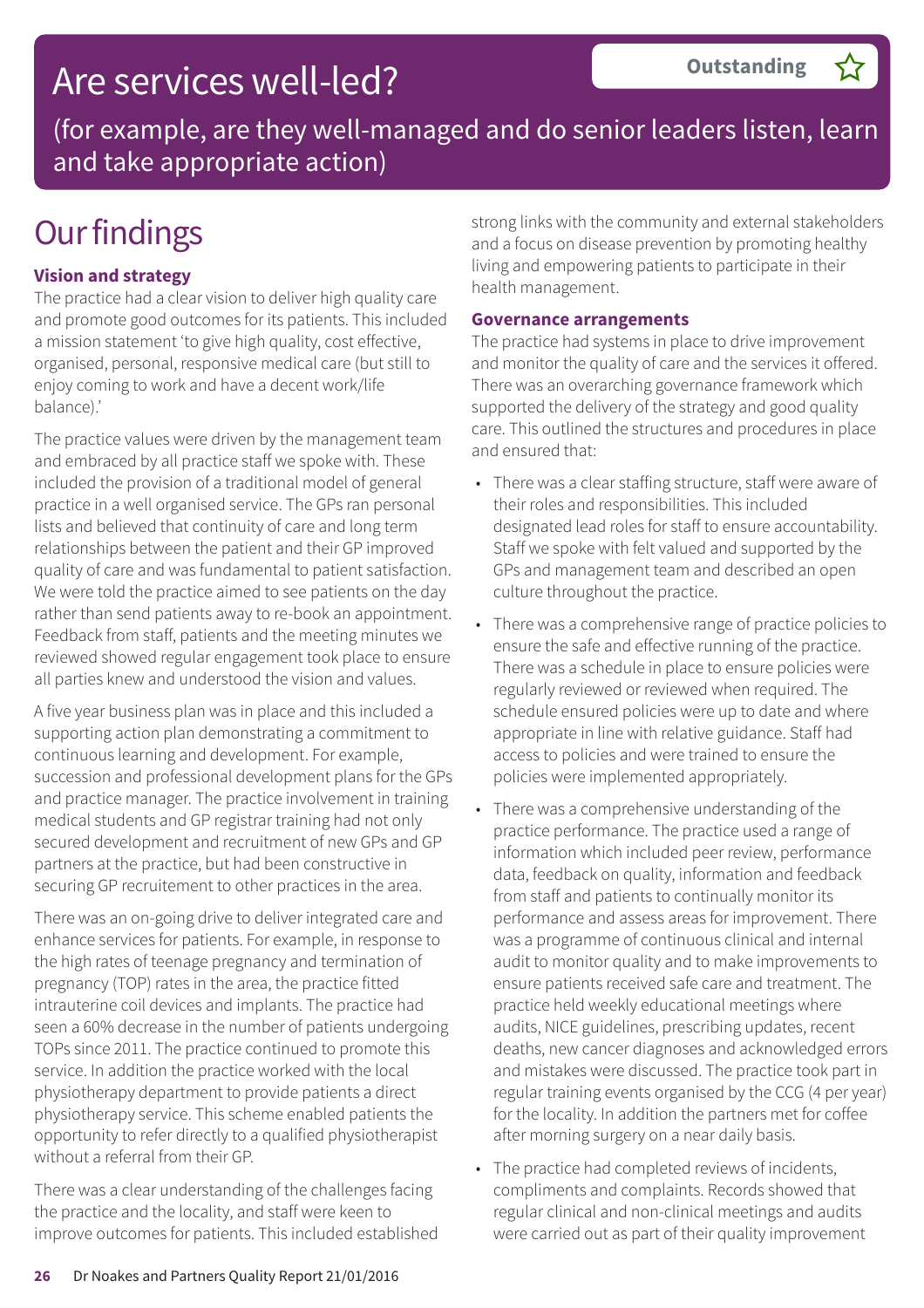## Are services well-led?

(for example, are they well-managed and do senior leaders listen, learn and take appropriate action)

process to improve the service and patient care. Completed audit cycles showed that essential changes had been made to improve the quality of the service and to ensure that patients received safe care and treatment. Where audits had taken place, these were part of a cycle of re-audit to ensure that any improvements identified had been maintained.

• There were robust arrangements for identifying, recording and managing risks. Action plans were in place to address improvement in areas identified. For example the practice was aware and had strategies in place to manage the monthly increase in its patient population, estimating approximately 50 patients per month who, due to a reduction in services in the area were registering with the practice.

### **Leadership, openness and transparency**

The partners in the practice had the experience, capacity and capability to run the practice and ensure high quality care. They prioritised safe, high quality and compassionate care. The partners were visible in the practice and staff told us that they were approachable and always took the time to listen to all members of staff. The partners encouraged an open culture of sharing knowledge, regular discussion and mutual support.

Staff told us that regular team meetings were held and that there was an open culture within the practice. Staff described how they had the opportunity to raise any issues at team meetings, were confident in doing so and felt supported if they did. Staff said they felt respected, valued and supported, particularly by the partners and the practice manager at the practice.

We saw from the minutes of team meetings that all staff were involved in discussions about how to run and develop the practice, and the partners encouraged all members of staff to identify opportunities to improve the service delivered by the practice. Every member of staff we spoke with were positive and enthusiastic about working in the practice. Visiting health professionals described the effective and open communications they had with the practice team.

The GPs outlined an ethos of good communication between the team even during surgeries and described it as the 'glue that held the team together'. The daily morning clinical coffee breaks provided clinicians with the

opportunity for discussion and reflection with their peers and colleagues; we were told clinicians would often telephone each other for clarification or insight during consultations.

The practice was committed to teaching medical students from the University of East Anglia Medical School and training GP registrars. These are fully qualified doctors who were gaining further experience in general practice. We spoke with one GP registrar during our inspection who described the induction process undertaken when working at the practice. This included all areas from a tour of the building, practice policies, procedures and safeguarding to lunchtime tutorials with the lead GP trainer, tutorials on computer systems such as choose and book (a computer referral system) and training meetings. In addition we were told of the total educational and pastoral support from the first day at the practice and the involvement of all the partners in supporting and encouraging training and supervision.

### **Seeking and acting on feedback from patients, the public and staff**

The practice encouraged and valued feedback from patients, proactively gaining patients' feedback and engaging patients in the delivery of the service. It had gathered feedback from patients through the patient Representation group (PRG) and through surveys, complaints received and the Friends and Family test, the 'Big Listen' (a feedback service organised by the local CCG) and personal contact with patients and local health care providers.

The practice had a virtual PRG consisting of 15 members, (this is a group of patients registered with the practice who have an interest in the service provided by the practice and who liaise with the practice through emails, letters and face to face) and had made efforts to engage with the various population groups representative of the practice patient population. For example the practice had a large population from Europe and had recruited patient representatives to the PRG from this group. The practice continued to encourage younger patients to become involved with the PRG by invitation to new patients, on the practice website and through the practice newsletter.

Following the 2014/2015 PRG survey the practice worked with the PRG and had put in place a three point action plan. Actions included;